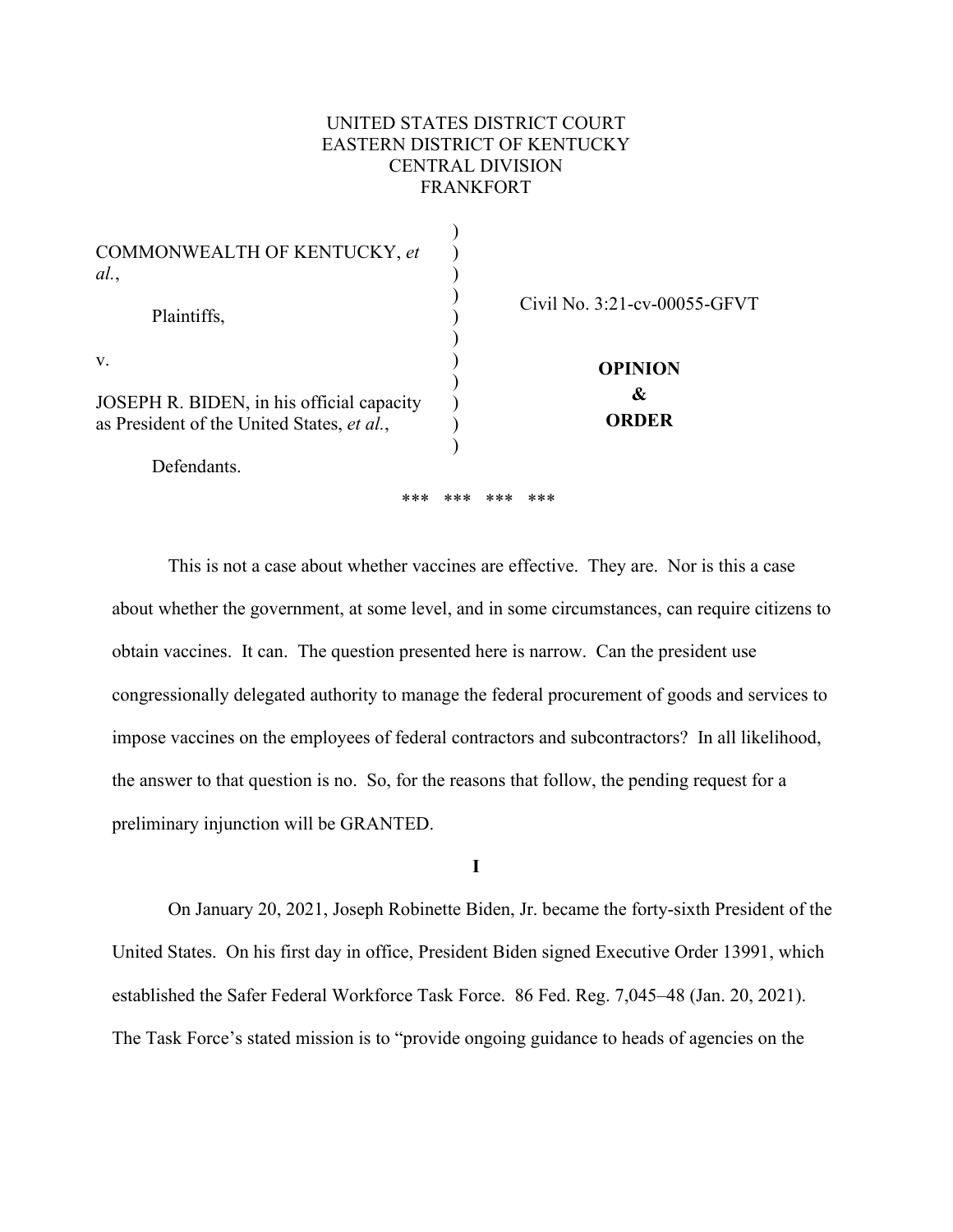operation of the Federal Government, the safety of its employees, and the continuity of Government functions during the COVID–19 pandemic." *Id.* at 7,046.

 On September 9, 2021, President Biden signed Executive Order 14042. 86 Fed. Reg. 50,985–88 (Sept. 9, 2021). Executive Order 14042 mandated the Safer Federal Workforce Task Force to provide Guidance regarding "adequate COVID–19 safeguards" by September 24, 2021, that would apply to all federal contractors and subcontractors. *Id.* at 50,985. According to the Department of Labor, "workers employed by federal contractors" make up "approximately onefifth of the entire U.S. labor force." United States Department of Labor, *History of Executive Order 11246*, https://www.dol.gov/agencies/ofccp/about/executive-order-11246-history (last visited Nov. 24, 2021).For Kentucky, Ohio, and Tennessee, federal contracting is a multibillion-dollar industry. [R. 32 at 4.] The executive order specified that the Guidance would be mandatory at all "contractor or subcontractor workplace locations" so long as the Director of the Office of Management and Budget approved the Guidance and determined that it would "promote economy and efficiency in Federal contracting." 86 Fed. Reg. at 50,985.Furthermore, the executive order applies to "any new contract; new contract-like instrument; new solicitation for a contract or contract-like instrument; extension or renewal of an existing contract or contract-like instrument; and exercise of an option on an existing contract or contract-like instrument." *Id.* at 50,986.<sup>1</sup>

On September 24, the Safer Federal Workforce Task Force issued its Guidance pursuant to Executive Order 14042. *See* Safer Federal Workforce Task Force, *COVID–19 Workplace* 

<sup>&</sup>lt;sup>1</sup> President Biden made clear his intentions in signing Executive Order 14042 in a speech to the American Public. On the day that President Biden signed Executive Order 14042, he stated that earlier in the day he had signed an executive order requiring all federal contractors to be vaccinated. Joseph Biden, Remarks at the White House (Sept. 9, 2021), https://www.whitehouse.gov/briefing-room/speeches-remarks/2021/09/09/remarks-by-president-biden-onfighting-the-covid-19-pandemic-3/.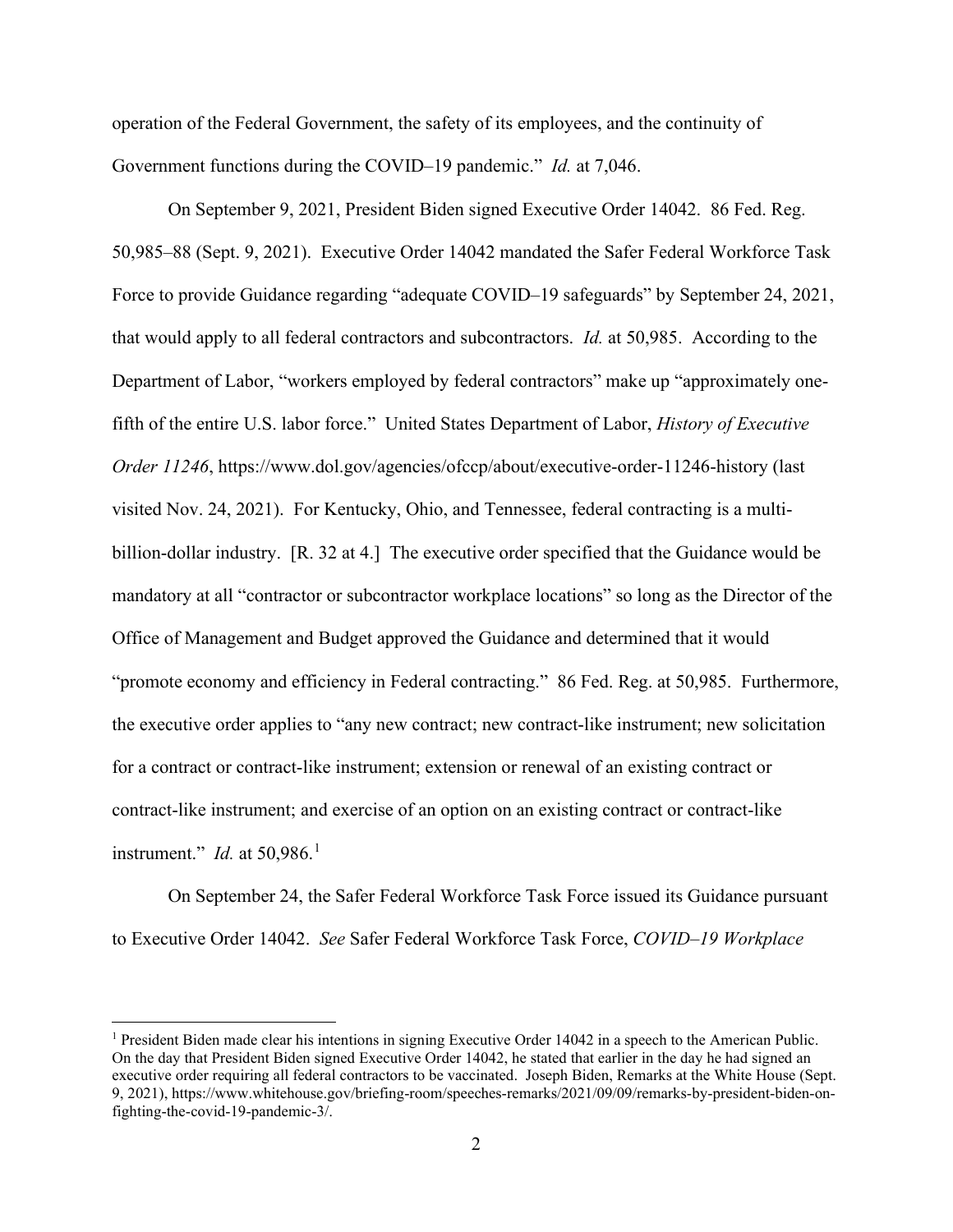*Safety: Guidance for Federal Contractors and Subcontractors*,

https://www.saferfederalworkforce.gov/downloads/Draft%20contractor%20guidance%20doc\_20 210922.pdf (last visited Nov. 24, 2021). The Guidance requires all "covered contractors"<sup>2</sup> to be fully vaccinated by December 8, 2021,<sup>3</sup> unless they are "legally entitled to an accommodation." *Id.* at 1. The Guidance applies to all "newly awarded covered contracts" at any location where covered contract employees work and covers "any full-time or part-time employee of a covered contractor working on or in connection with a covered contract or working at a covered contractor workplace." *Id.* at 3–5.

 On September 28, the Director of the OMB, "determined that compliance by Federal contractors and subcontractors with the COVID–19 workplace safety protocols detailed in that guidance will improve economy and efficiency by reducing absenteeism and decreasing labor costs for contractors and subcontractors working on or in connection with a Federal Government contract." 86 Fed. Reg. 53,692.

 Executive Order 14042 tasked the Federal Acquisition Regulatory Council with "amend[ing] the Federal Acquisition Regulation." 86 Fed. Reg. 50,986. The Federal Acquisition Regulation is a set of policies and procedures that governs the drafting and procurement processes of contracts for all executive agencies. *See* United States General Services Administration, *Federal Acquisition Regulation (FAR)*, https://www.gsa.gov/policyregulations/regulations/federal-acquisition-regulation-far (last visited Nov. 24, 2021). On

 $2 A$  covered contractor is "a prime contractor or subcontractor at any tier who is party to a covered contract." Safer Federal Workforce Task Force, *COVID–19 Workplace Safety: Guidance for Federal Contractors and Subcontractors*, at 3.<br><sup>3</sup> The deadline for full vaccination has been delayed until January 18, 2022. This means that covered contractors

would need to receive their Johnson & Johnson vaccine or the second dose of a Pfizer or Moderna vaccine by January 4 to be fully vaccinated by January 18. *See* The White House, *Fact Sheet: Biden Administration Announces Details of Two Major Vaccination Policies*, https://www.whitehouse.gov/briefing-room/statementsreleases/2021/11/04/fact-sheet-biden-administration-announces-details-of-two-major-vaccination-policies/ (last visited Nov. 24, 2021).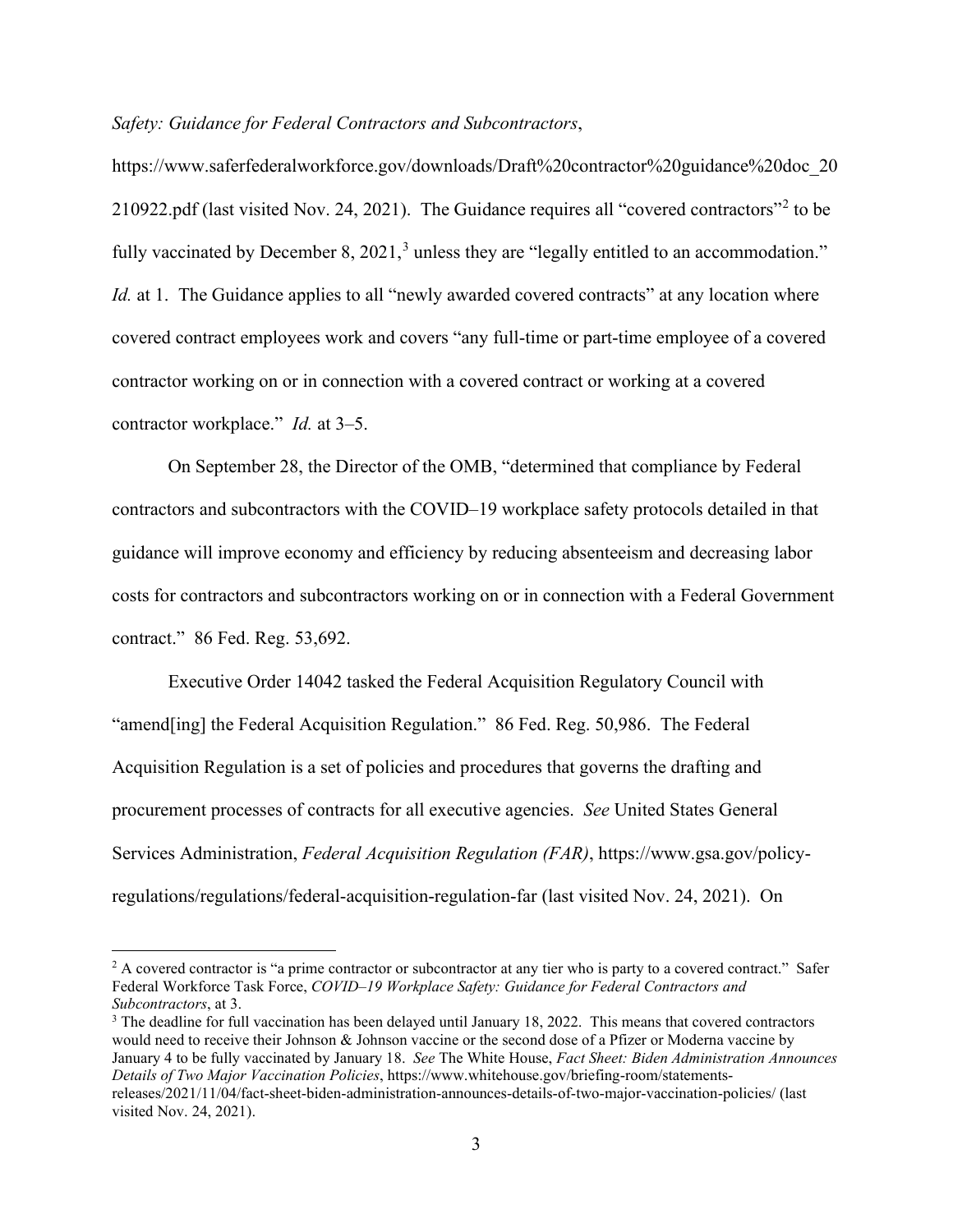September 30, the Federal Acquisition Regulatory Council issued Guidance in the form of a memo to assist agencies responsible for mandating contractor and subcontractor compliance with the vaccination requirement until the Federal Acquisition Regulation can be officially amended. *See* FAR Council Guidance, https://www.whitehouse.gov/wp-content/uploads/2021/09/FAR-Council-Guidance-on-Agency-Issuance-of-Deviations-to-Implement-EO-14042.pdf (last visited Nov. 24, 2021). The vaccine requirement officially only applies to contracts awarded (1) on or after November 15; (2) "new solicitations issued on or after October 15"; and (3) extensions to or renewals of existing contracts exercised on or after October 15." *Id.* at 2. However, the Federal Acquisition Regulatory Council attached a deviation clause to the Guidance that contractors were encouraged to insert into their current contracts. *Id.* at 4–5.

 Plaintiffs filed their Complaint on November 4, and on November 8, Plaintiffs filed a temporary restraining order and preliminary injunction asking this court to enjoin the federal contractor vaccine mandate. [R. 12 at 31.] Plaintiffs argue that Defendants' actions were contrary to procedure, arbitrary and capricious, and violated the U.S. Constitution. *Id.* at 9–10. On November 9, the Court held a telephonic conference with the parties, and with no objection from the parties, denied Plaintiffs' temporary restraining order and construed the motion as one for a preliminary injunction only.<sup>4</sup> The Court set briefing deadlines for the parties and scheduled a hearing for Thursday, November 18. [R. 16; R. 17.] On November 10, the OMB Director issued a revised Determination that (1) revoked the prior OMB Determination; (2) provided

<sup>4</sup> Courts frequently construe joint TRO and preliminary injunction motions as a motion for a preliminary injunction only and deny the TRO as moot. *See Ranchers-Cattlemen Action Legal Fund v. Perdue*, 2017 WL 2671072, at \*1 (D. Mont. June 21, 2017) (denying TRO as moot and addressing as preliminary injunction only); *Justice Res. Ctr. v. Louisville-Jefferson Cnty. Metro. Gov't*, 2007 WL 1302708, at \*5 (W.D. Ky. Apr. 30, 2007) (denying plaintiffs' request for a temporary restraining order and focusing only on plaintiffs' motion for a "temporary injunction," which the court construed as a motion for preliminary injunction because defendant was given notice and opportunity to respond to Plaintiff's request); *New England Health Care v. Rowland*, 170 F. Supp. 2d 199, 201 n.2 (D. Conn. 2001) (denying TRO as moot after setting hearing on a preliminary injunction).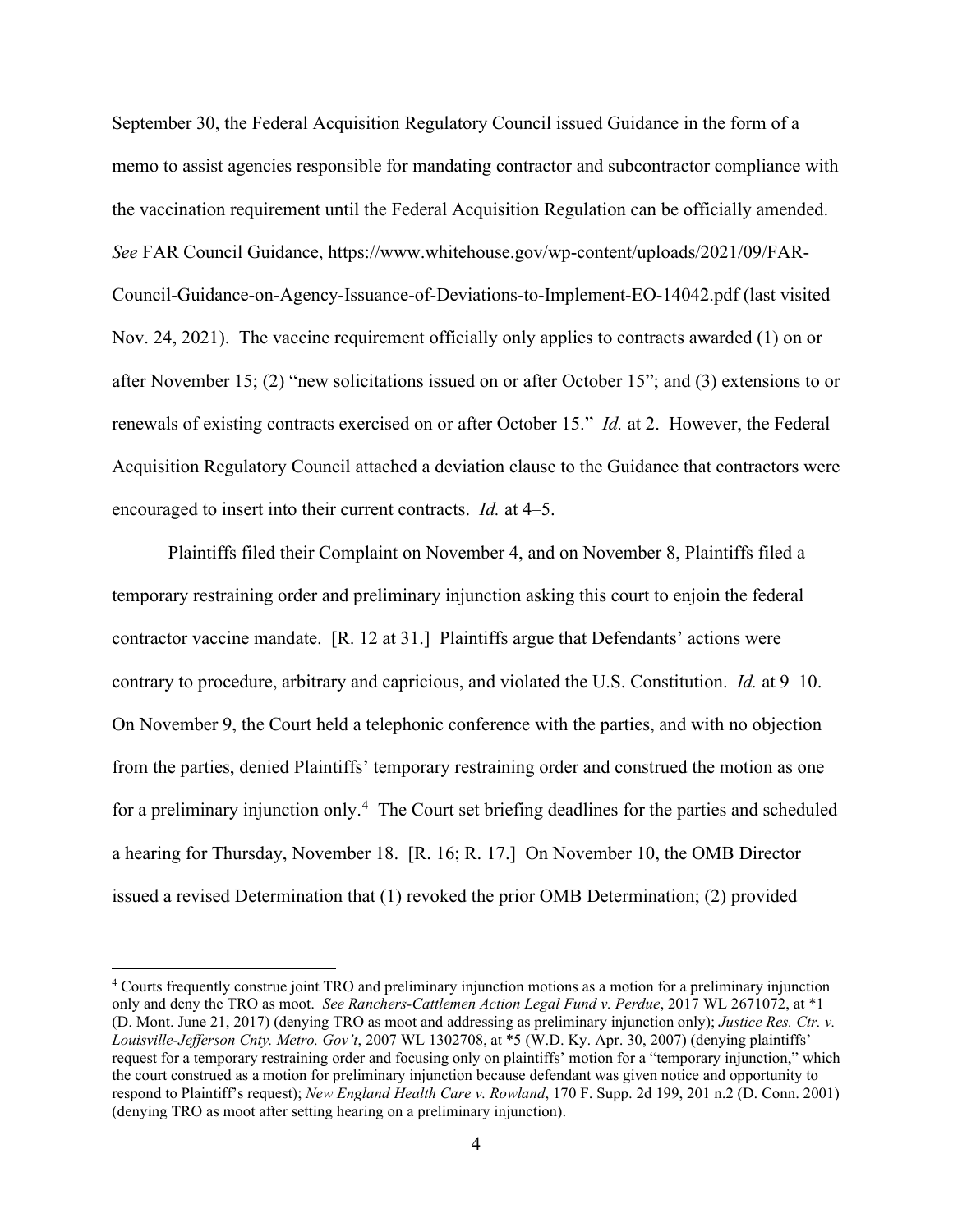additional reasoning and support for how the Contractor Guidance will promote economy and efficiency in government contracting; and (3) gave covered contractors additional time to comply with the vaccination requirement. *See* 86 Fed. Reg. 63,418. On November 15, in light of the revised Determination, Plaintiffs filed an Amended Complaint. [R. 22.] Defendants filed a response in opposition to Plaintiffs' preliminary injunction on November 16, Plaintiffs replied on November 17, and the Court held a hearing with the parties on November 18. [R. 27; R. 32; R. 41.]

## **II**

## **A**

An initial matter is the question of standing. *Town of Chester, N.Y. v. Laroe Estates, Inc.*, 137 S. Ct. 1645, 1650 (2017) ("a plaintiff must demonstrate standing for each claim he seeks to press and for each form of relief that is sought") (quoting *Davis v. Fed. Election Comm'n*, 554 U.S. 724, 734 (2008)); *see also DaimlerChrysler Corp. v. Cuno*, 547 U.S. 332, 352 (2006). "At least one plaintiff must have standing to seek each form of relief requested in the complaint." *Town of Chester, N.Y.*, 137 S. Ct. at 1651.

 Standing is a threshold inquiry in every federal case that may not be waived by the parties. *See, e.g., Warth v. Seldin*, 422 U.S. 490, 498 (1975); *Planned Parenthood Ass'n of Cincinnati, Inc. v. Cincinnati*, 822 F.2d 1390, 1394 (6th Cir. 1987). "To satisfy the 'case' or 'controversy requirement' of Article III, which is the 'irreducible constitutional minimum' of standing, a plaintiff must, generally speaking, demonstrate that he has suffered an 'injury in fact,' that the injury is 'fairly traceable' to the actions of the defendant, and that the injury will likely be redressed by a favorable decision." *Bennett v. Spear*, 520 U.S. 154, 162 (1997) (citations omitted). Plaintiffs' injury-in-fact must be both particularized and concrete. *Spokeo, Inc. v.*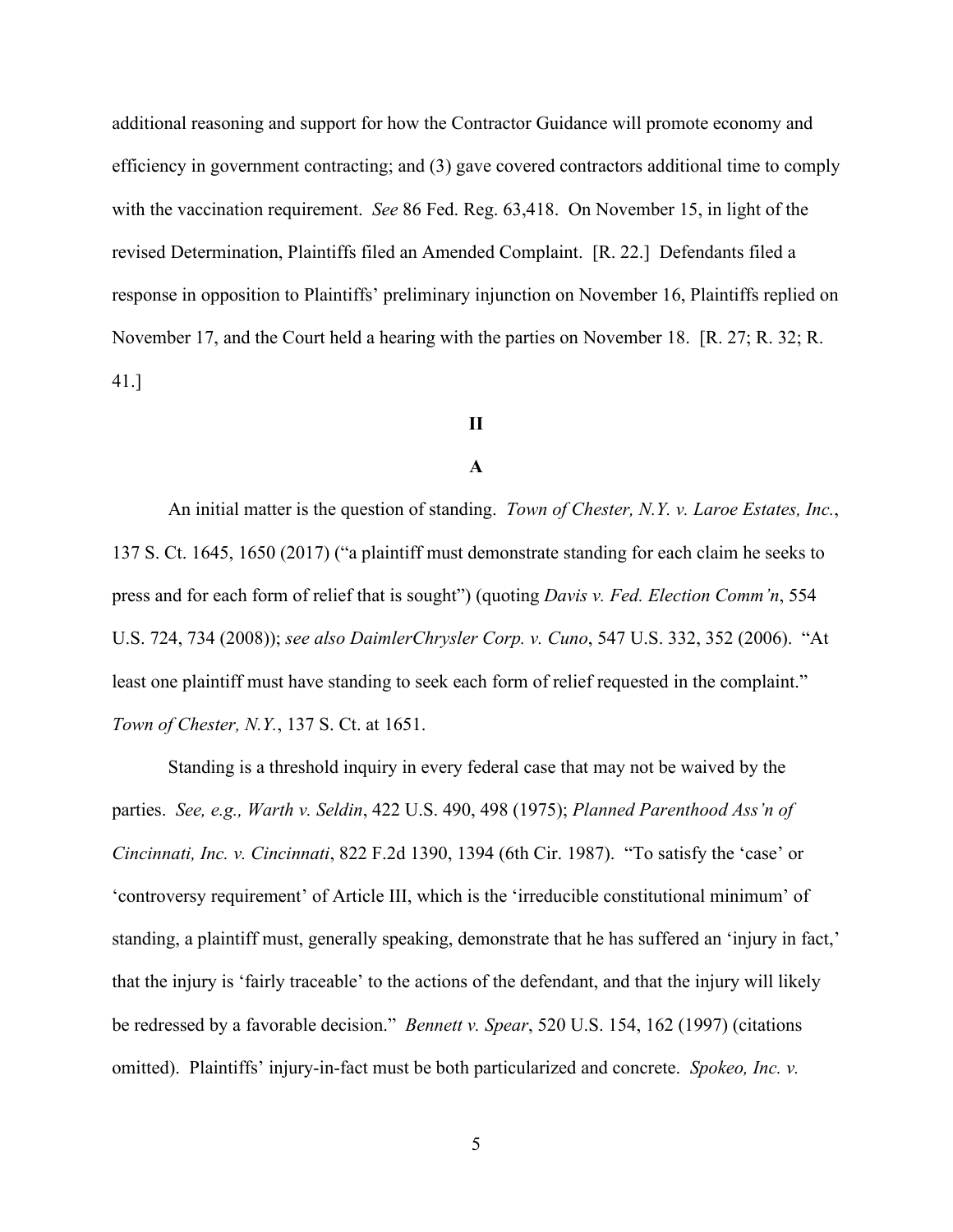*Robins*, 136 S. Ct. 1540, 1545 (2016) (citing *Friends of the Earth, Inc. v. Laidlaw Envtl. Servs. (TOC), Inc.*, 528 U.S. 167, 180–81 (2000)). "For an injury to be particularized, it must affect the plaintiff in a personal and individual way." *Id.* at 1548 (internal quotation marks omitted). Further, a "concrete" injury is a de facto injury that actually exists. *Id.* Finally, "a plaintiff must also establish, as a prudential matter, that he or she is the proper proponent of the rights on which the action is based." *Haskell v. Washington Twp.*, 864 F.2d 1266, 1275 (6th Cir. 1988) (citations omitted).

Here, Defendants argue that (1) Plaintiffs have failed to provide proof in either their Complaint or Amended Complaint that any state agency or subdivision will be affected by the vaccine mandate; and (2) Plaintiffs lack standing to challenge the FAR Memo under the redressability prong. [R. 27 at 17–19.] Under the first argument, Defendants argue that none of the contracts Plaintiffs provide in their briefing are actually covered by the vaccine mandate because they are present and not future contracts and are merely requests for bilateral modification. *Id.* at 18–19. Defendants argue that "[a]sking to change a contract term is not a cognizable harm." *Id.* at 19.

 Although the Plaintiffs did not provide an example of a new contract that is subject to the mandate in their briefing, the Court finds that Plaintiffs satisfy standing as to this argument for multiple reasons. States are "entitled to special solicitude in the standing analysis." *Massachusetts v. E.P.A.*, 549 U.S. 497, 520 (2007). And States are permitted "to litigate as *parens patriae* to protect quasi-sovereign interests—i.e., public or governmental interests that concern the state as a whole." *Id.* at 520 n.17 (quoting R. Fallon, D. Meltzer, & D. Shapiro, *Hart & Wechsler's The Federal Courts and the Federal System* 289 (5th ed. 2003)).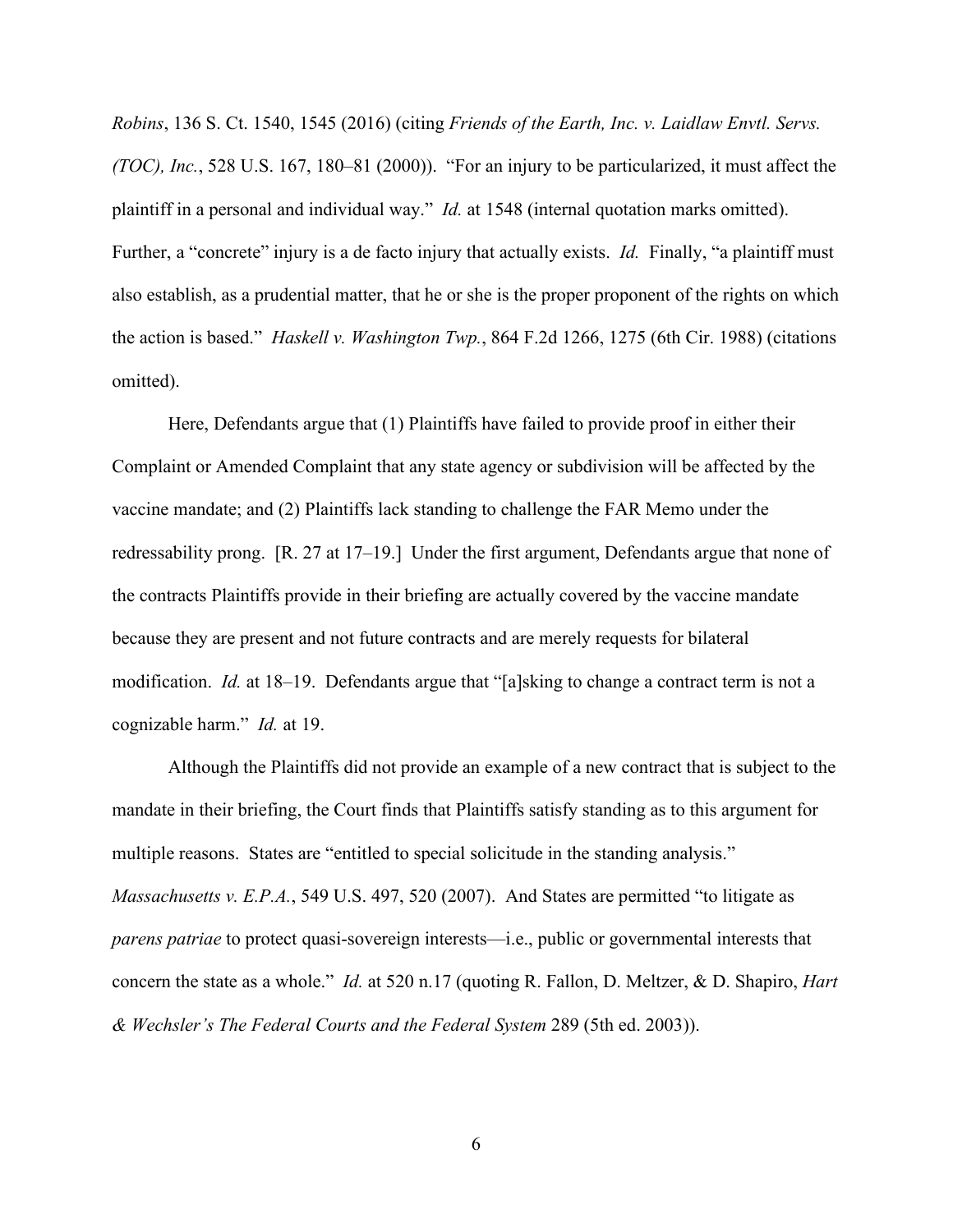In 2020, according to the federal government's System for Award Management, which tracks federal contracts, \$10,221,706,227 worth of federal contracts were performed in Kentucky, and \$9,934,033,221 worth of federal contracts were held by vendors located in Kentucky, including numerous state agencies.<sup>5</sup> [R. 22 at 13 (citing SAM.gov).] In 2020, Ohio was the place of performance for \$8,935,417,106 worth of federal contracts, and \$12,498,379,202 worth of federal contracts were held by vendors located in Ohio, including Ohio agencies. *Id.* at 14. And in 2020, Tennessee was the place of performance for \$10,258,679,277 worth of federal contracts, and \$10,010,028,677 worth of federal contracts were held by Tennessee vendors, including Tennessee agencies. *Id.* 

"When a claim involves a challenge to a future contracting opportunity, the pertinent question is whether Plaintiffs ha[ve] made an adequate showing that sometime in the relatively near future [they] will bid on another Government contract." *Adarand Contractors, Inc. v. Pena*, 515 U.S. 200, 211 (1995). As the facts above indicate, federal contracts bring in billions of dollars to the states of Kentucky, Ohio, and Tennessee annually, and there is every indication that federal contractors and subcontractors throughout Kentucky, Ohio, and Tennessee will continue bidding for new contracting opportunities.<sup>6</sup> *But see Hollis v. Biden*, 2021 WL 5500500 (N.D. Miss. Nov. 23, 2021) (finding institutions who are "likely to be recipients of" future federal contracts lacked standing to challenge Executive Order 14042).Therefore, given that the OMB's latest Determination on the matter is only a couple of weeks old, it seems disingenuous of Defendants to argue that because Plaintiffs do not yet have an example of a new contract

 $<sup>5</sup>$  As both parties declare in their briefing, the Court may take judicial notice of factual information located on</sup> government websites. *See Twumasi-Ankrah v. Checkr, Inc.*, 954 F.3d 938, 947 n.3 (6th Cir. 2020) (Bush, J., dissenting).

<sup>6</sup> This also applies to the two Sheriff Plaintiffs, Frederick W. Stevens and Scott A. Hildenbrand, who are suing in their official capacities as sheriffs for the Seneca County and Geauga County Sheriff's Offices, respectively. [*See* R. 12-2; R. 12-3.]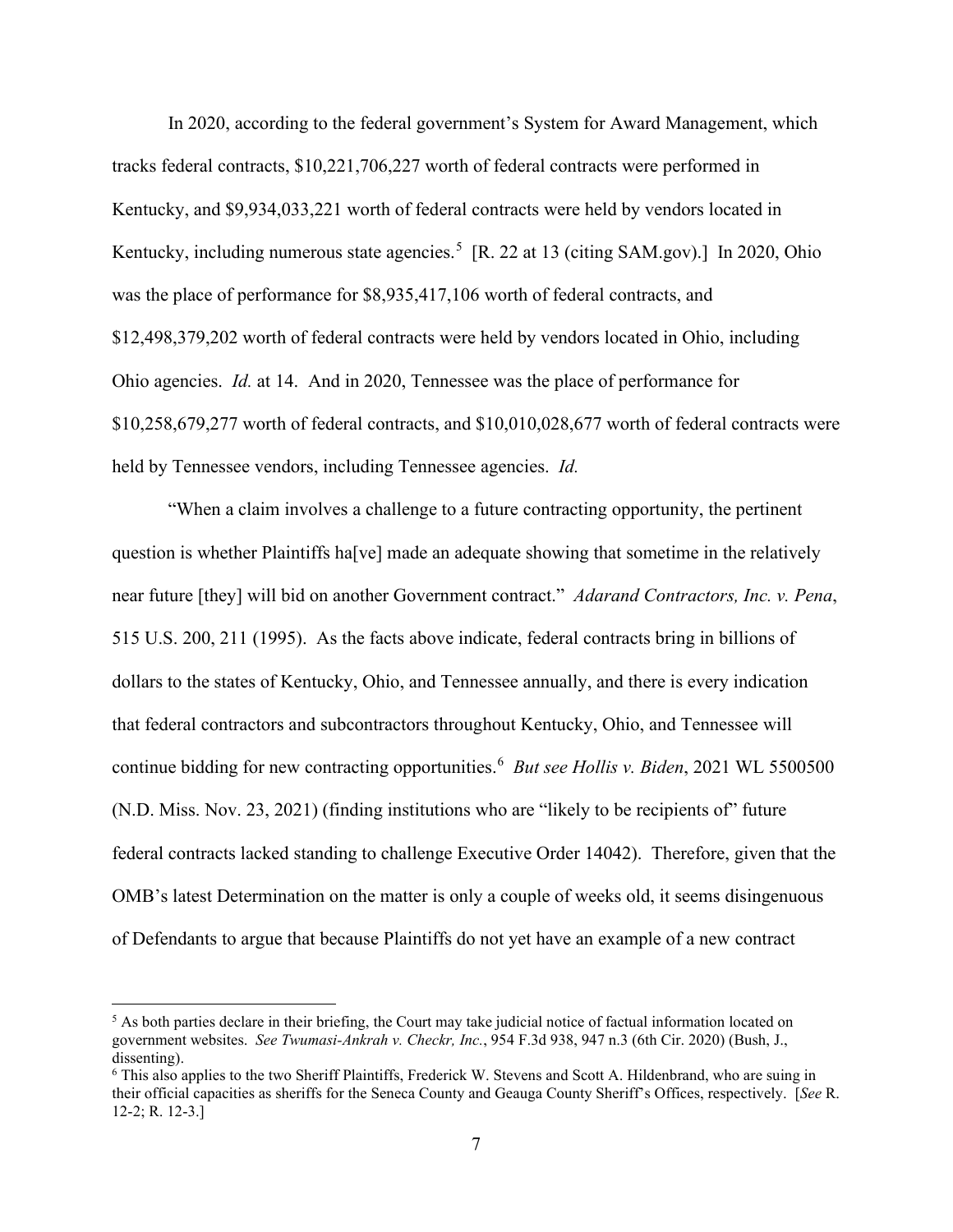ensuring compliance with the vaccine clause, they lack standing. This situation is constantly changing, as evidenced by the email Counsel for the Plaintiffs received during the hearing in this matter stating that the University of Louisville, which relies on numerous contracts with the federal government to operate, would be implementing a vaccine mandate for all University of Louisville employees pursuant to Executive Order 14042.

Furthermore, the fact that governmental agencies are already requesting that current contracts, which are not officially subject to Executive Order 14042 and subsequent Guidance, comply with the vaccine mandate indicates a threat of future harm to the Plaintiffs. [*See* R. 32 at 5.] The Defendants argue that because the vaccine mandate only applies to future contracts, contractors with current contracts have a choice as to whether they will comply with the vaccine mandate or not. [R. 27 at 18.] However, if the government is already attempting to require contracts not officially covered by the vaccine mandate to still include such a mandate, it stands to reason that contractors who do not comply will likely be blacklisted from future contracting opportunities if they refuse to comply. This is particularly true given President Biden's remarks on September 7: "If you want to work with the federal government, vaccinate your workforce." Remarks of President Joseph Biden, Remarks at the White House (Sept. 9, 2021), available at https://www.whitehouse.gov/briefing-room/speeches-remarks/2021/09/09/remarks-by-presidentbiden-on-fighting-the-covid-19-pandemic-3/. Accordingly, the Court finds that Plaintiffs have satisfied their burden as to the Defendants' first standing argument.

Defendants next argue that Plaintiffs do not have standing to challenge the FAR Memo under the redressability prong. [R. 27 at 19.] Specifically, Defendants argue that because the FAR Memo merely "suggests a sample clause that agencies and contracting officers might use to implement the Executive Order," enjoining the FAR Memo would not actually redress any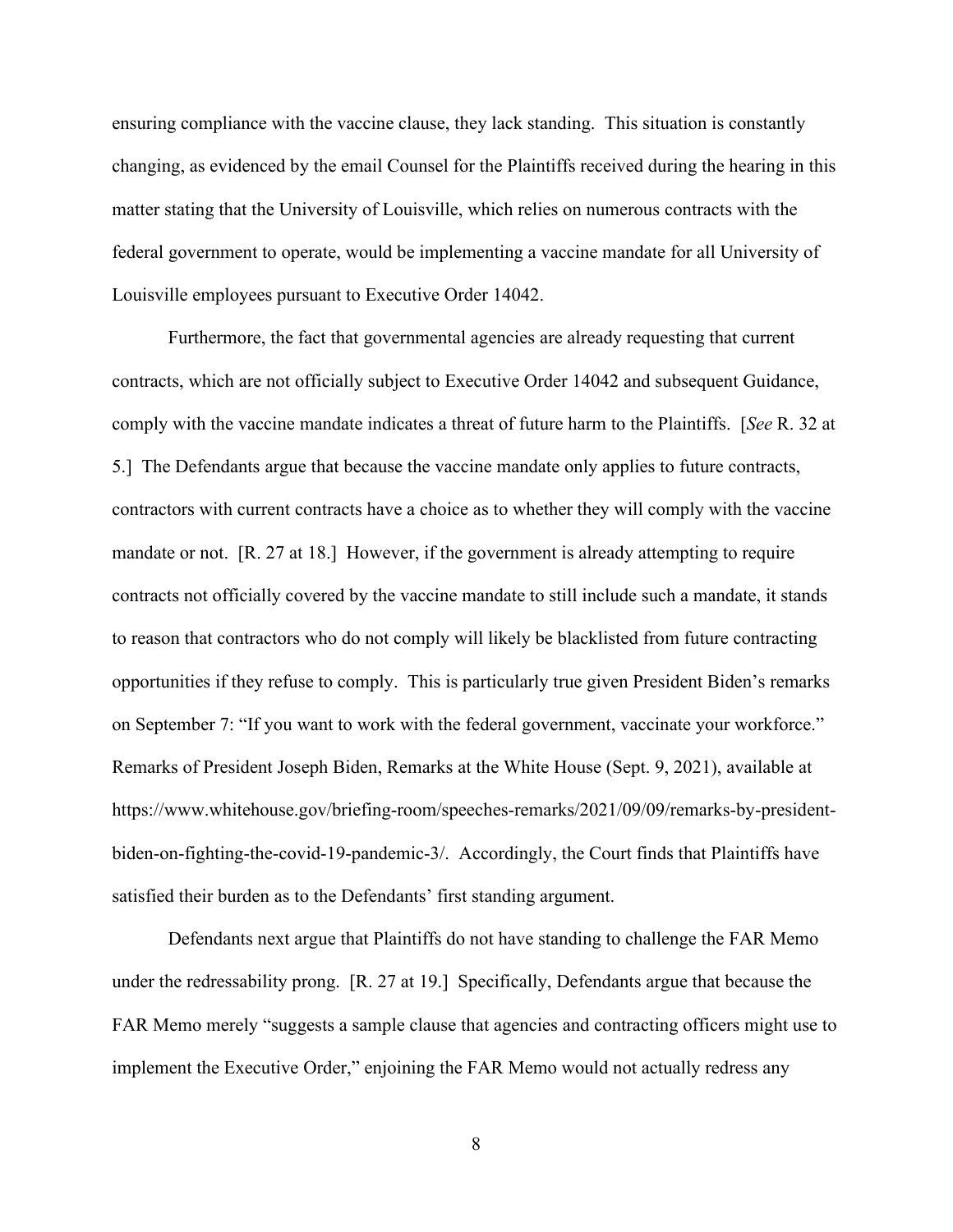injury. *Id.* However, the FAR Memo flows directly from the President's executive order, which tasked the FAR Council with recommending to agencies language to include in existing contracts until the Federal Acquisition Regulation could be amended. 86 Fed. Reg. at 50, 986.

Essentially, the effect of the FAR Memo is to force contractors and subcontractors with existing federal government contracts to include a vaccine mandate in their current contracts by adding a deviation clause to those current contracts. Sure, a contractor may refuse to include the deviation clause in their current contracts because current contracts are not covered by the vaccine mandate. But moving forward, those contractors who refuse to include a deviation clause, many of whom rely on federal contracts, are provided with a Hobson's choice: add the vaccine mandate to your current federal contracts by way of the deviation clause or lose out on future federal contracts. [R. 32 at 5–6.] Enjoining the vaccine mandate, including the FAR Memo, would redress this injury.

Here, the Court finds that Plaintiffs have sufficiently demonstrated that they have suffered an injury in fact, that the injury is fairly traceable to the Defendants' actions, and that enjoining the vaccine mandate will redress the Plaintiffs' injuries. *See Spear*, 520 U.S. at 162. The Court has the power to hear this case.

#### **B**

 "A preliminary injunction is an extraordinary remedy which should be granted only if the movant carries his or her burden of proving that the circumstances clearly demand it." *Overstreet v. Lexington–Fayette Urban County Government*, 305 F.3d 566, 573 (6th Cir. 2002) (citing *Leary v. Daeschner*, 228 F.3d 729, 739 (6th Cir. 2000) (cleaned up) ("[A] preliminary injunction involv[es] the exercise of a very far-reaching power ....")). To issue a preliminary injunction, the Court must consider: (1) whether the movant has shown a strong likelihood of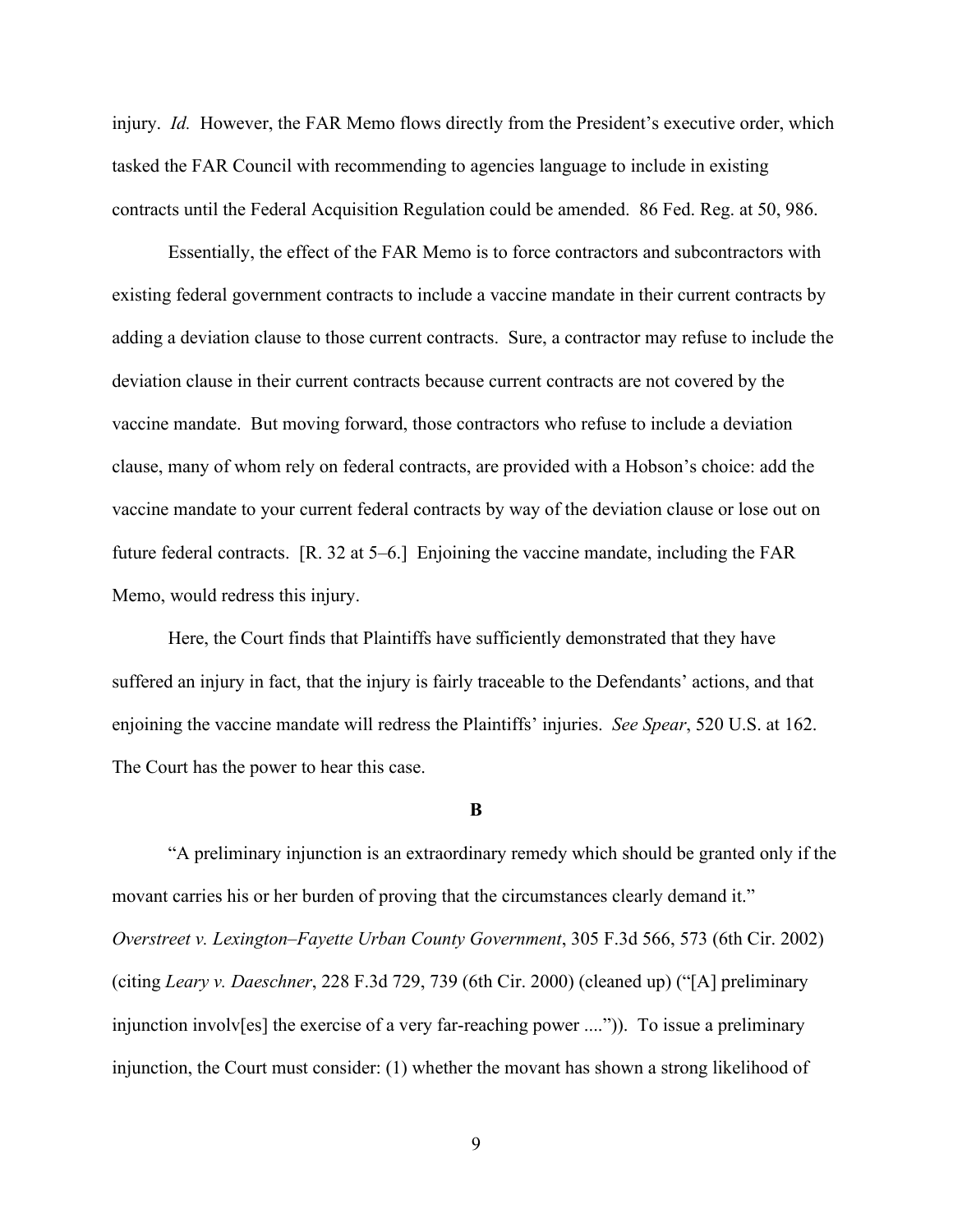success on the merits; (2) whether the movant will suffer irreparable harm if the injunction is not issued; (3) whether the issuance of the injunction would cause substantial harm to others; and (4) whether the public interest would be served by issuing the injunction. *Overstreet*, 305 F.3d at 573 (citations omitted).

 The Court of Appeals clarified that, "[w]hen a party seeks a preliminary injunction on the basis of a potential constitutional violation, the likelihood of success on the merits often will be the determinative factor." *City of Pontiac Retired Employees Ass'n v. Schimmel*, 751 F.3d 427, 430 (6th Cir. 2014) (quoting *Obama for Am. v. Husted*, 697 F.3d 423, 436 (6th Cir. 2012)). However, even if the plaintiff is unable "to show a strong or substantial probability of ultimate success on the merits" an injunction can be issued when the plaintiff "at least shows serious questions going to the merits and irreparable harm which decidedly outweighs any potential harm to the defendant if an injunction is issued." *In re Delorean Motor Co.*, 755 F.2d 1223, 1229 (6th Cir. 1985). Thus, the Plaintiffs must show that the foregoing preliminary injunction factors are met, and that immediate, irreparable harm will result if the injunction is not issued.

 Defendants' arguments against Plaintiffs' motion for a preliminary injunction fall primarily into two buckets: (1) whether the president exceeded his statutory and constitutional authority in promulgating the executive order at issue in this case; and (2) whether the agencies at issue in this case followed the proper administrative procedures. Plaintiffs argue both that the president exceeded his authority in promulgating the executive order and that the agencies failed to follow the proper administrative procedures in implementing and enforcing President Biden's executive order.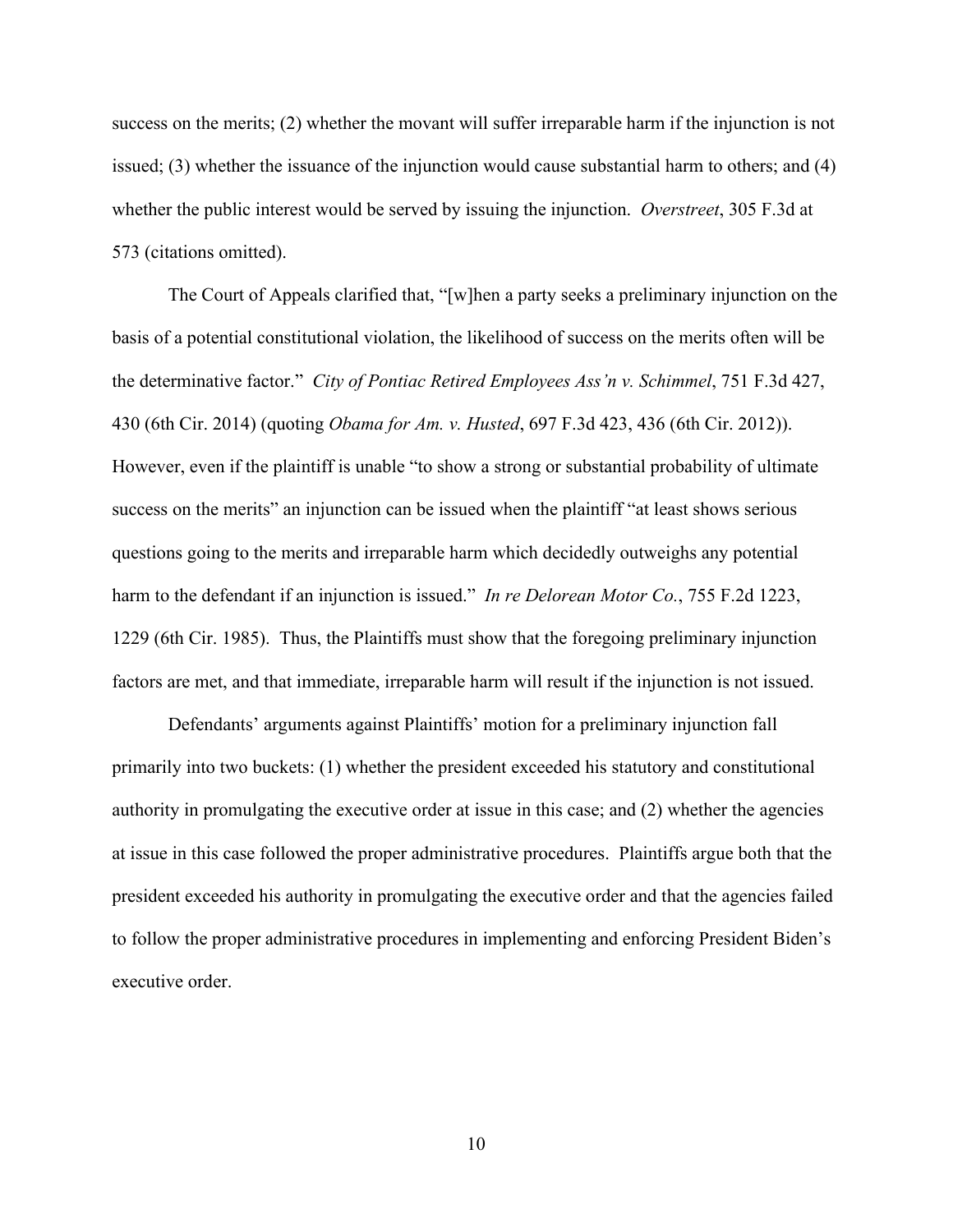President Biden issued Executive Order 14042 pursuant to the U.S. Constitution, 3 U.S.C § 301, which provides the president with general delegation authority, and 40 U.S.C. 101 *et seq.*, also known as the Federal Property and Administrative Services Act (FPASA). *See* 86 Fed. Reg. 50,985–88 (Sept. 9, 2021). Congress delegated to the president the authority to manage federal procurement through FPASA. 40 U.S.C. 101 *et seq.* The first question the Court must answer is whether President Biden exceeded his delegated authority under FPASA in promulgating Executive Order 14042. The Court finds that he did.

The scope of FPASA is a matter first impression in the Sixth Circuit<sup>7</sup> and presents a "difficult problem of statutory interpretation." *AFL-CIO v. Kahn*, 618 F.2d 784, 787 (D.C. Cir. 1979) (en banc). The FPASA "was designed to centralize Government property management and to introduce into the public procurement process the same flexibility that characterizes such transactions in the private sector." *Id.* Congress's goal in enacting FPASA was to create an "economical and efficient system for…procurement and supply." *Id.* at 788. "'Economy' and 'efficiency' are not narrow terms; they encompass those factors like price, quality, suitability, and availability of goods or services that are involved in all acquisition decisions." *Id.* at 789.

 Through the FPASA, Congress granted to the president a broad delegation of power that presidents have used to promulgate a host of executive orders. *See, e.g.*, *UAW-Labor Employment and Training Corp. v. Chao*, 325 F.3d 360, 366 (2003) (holding that FPASA authorized the president to require contractors to post notices at all facilities informing

<sup>&</sup>lt;sup>7</sup> A Westlaw search of the term "Federal Property and Administrative Services Act" revealed that only four cases in the Sixth Circuit have even mentioned the Federal Property and Administrative Services Act, and none of them addressed the scope of the act. *See Americans United for Separation of Church and State v. School Dist. of City of Grand Rapids*, 718 F.2d 1389, 1415 (6th Cir. 1983) (Krupansky, J. dissenting); *Higginson v. United States*, 384 F.2d 504, 506 (6th Cir. 1967); *Solomon v. United States*, 276 F.2d 669, 673 (6th Cir. 1960); *United States v. Witherspoon*, 211 F.2d 858, 860 n.1 (6th Cir. 1954).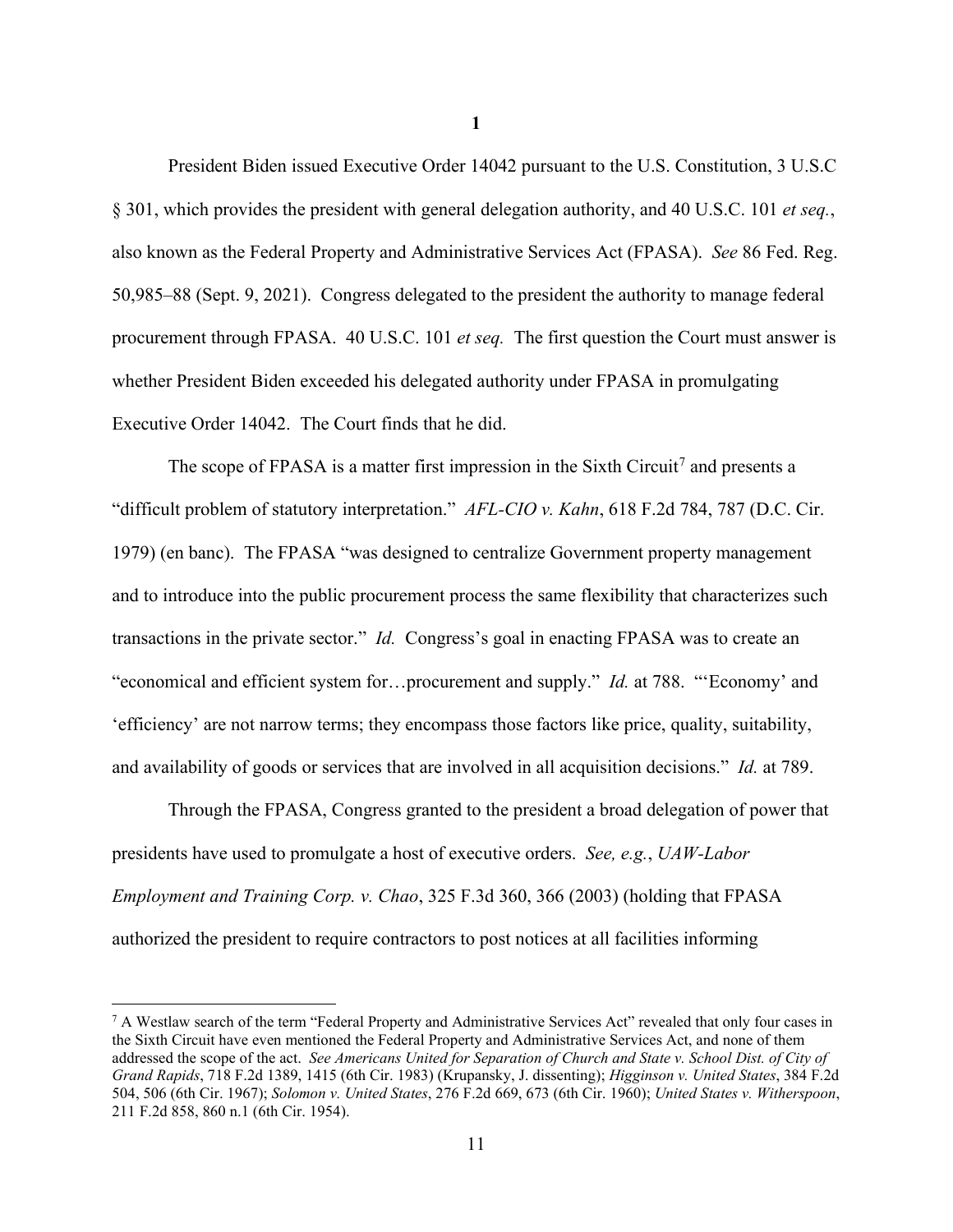employees of certain rights); *Kahn*, 618 F.2d 784 (holding that FPASA authorized the president to require government contractors to comply with price and wage controls); *Albuquerque v. U.S. Dept. of Interior*, 379 F.3d 901, 905 (10th Cir. 2004) (holding that FPASA authorized executive order setting out priorities "for meeting Federal space needs in urban areas"). For decades, "the most prominent use of the President's authority under the FPASA [was] a series of antidiscrimination requirements for Government contractors." *Kahn*, 618 F.2d at 790.<sup>8</sup>

 However, despite Congress's broad delegation of power under the FPASA, the President's authority is not absolute. *Chamber of Commerce v. Reich*, 74 F.3d 1322, 1330 (D.C. Cir. 1996). The District of Columbia Circuit cautioned that the FPASA does not provide authority to "write a blank check for the President to fill in at his will. The procurement power must be exercised consistently with the structure and purposes of the statute that delegates that power." *Id.* (quoting *Kahn*, 618 F.2d at 793). Furthermore, the FPASA "does not allow the President to exercise powers that reach beyond the Act's express provisions, *Kahn*, 618 F.2d*.* at 797 (Tamm, J., concurring), and there must be a "close nexus between the Order and the objectives of the Procurement Act." *Id.* (Bazelon, J., concurring).

 Defendants argue that the nexus between the vaccine mandate and economy and efficiency in federal contracting "is self-evident." [R. 27 at 23.] After all, Defendants argue, requiring vaccination for all government contractors and subcontractors will limit the spread of Covid-19, which in turn will (1) decrease worker absence; (2) decrease labor costs; and (3) improve efficiency at work sites. [R. 27 at 23 (citing Executive Order 14042).] However, the

<sup>8</sup> In dissent, Judge MacKinnon argues that the majority's argument that FPASA has been used in the past to invoke anti-discrimination orders is misleading because, in the cases relied on by the majority, either "the courts' discussion of the scope of the procurement power was dicta," or the court did not need to "rely exclusively on the presidential procurement power to uphold an affirmative action plan," and "did not do so." *Kahn*, 618 F.2d at 810 (MacKinnon, J. dissenting).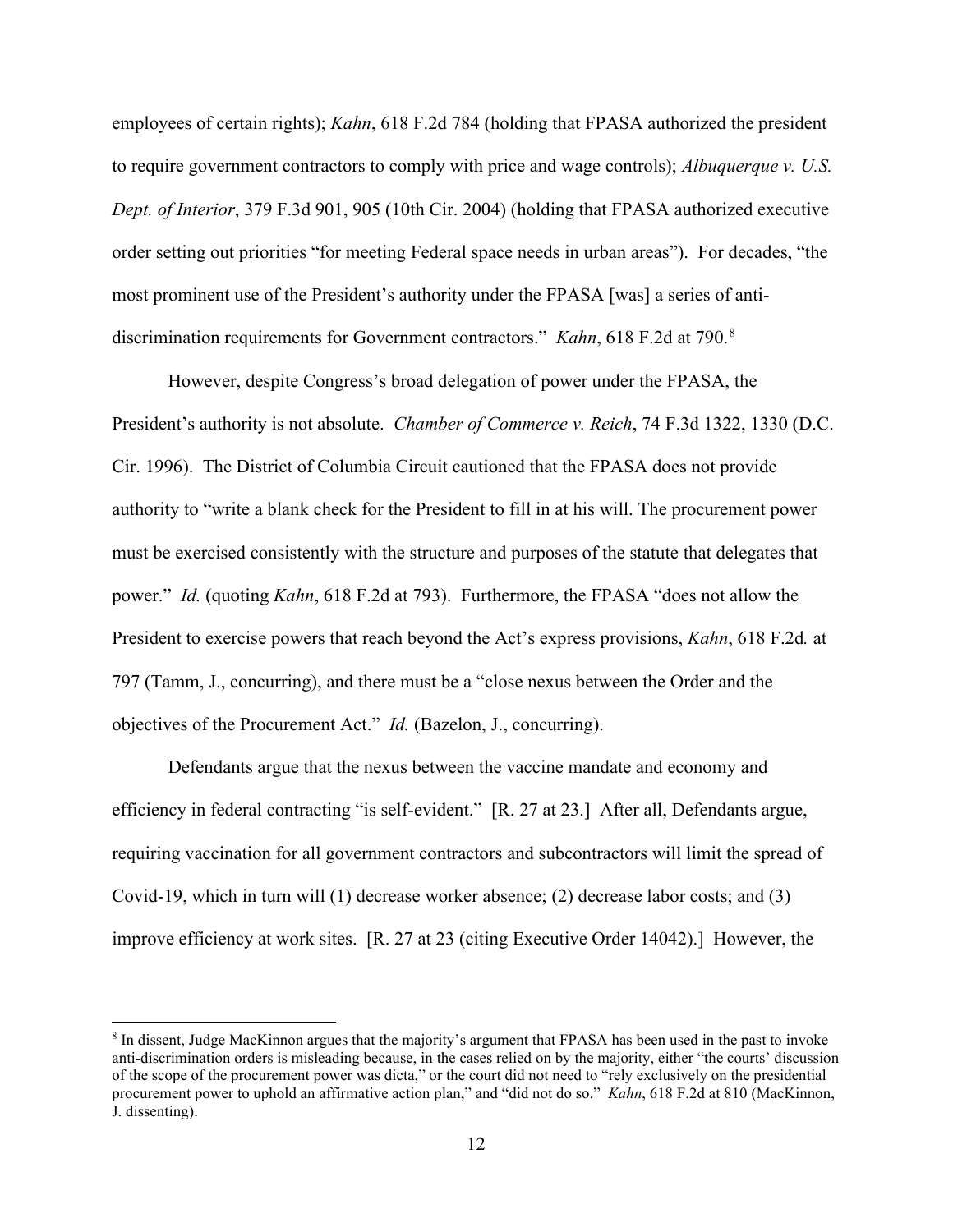FPASA's goal is to create an "economical and efficient system for…*procurement and supply*." *Kahn*, 618 F.2d at 788 (emphasis added). While the statute grants to the president great discretion, it strains credulity that Congress intended the FPASA, a procurement statute, to be the basis for promulgating a public health measure such as mandatory vaccination.

If a vaccination mandate has a close enough nexus to economy and efficiency in federal procurement, then the statute could be used to enact virtually any measure at the president's whim under the guise of economy and efficiency. *Cf. Ala. Ass'n of Realtors v. Dept. of Health and Human Servs.*, 141 S. Ct. 2485, 2488–89 (2021) (finding the federal government's interpretation of § 361 would grant the CDC a "breathtaking amount of authority" that could be used to "mandate free grocery delivery for the sick or vulnerable…[r]equire manufacturers to provide free computers to enable people to work from home" or "[o]rder telecommunications companies to provide free high-speed Internet service to facilitate remote work").

The vaccine mandate applies to employees of federal contractors and subcontractors who work entirely from home and are not at risk of spreading Covid-19 to others. [R. 12 at 6 (citing Task Force Guidance).] Under the same logic employed by the Defendants regarding the vaccine mandate, what would stop FPASA from being used to permit federal agencies to refuse to contract with contractors and subcontractors who employ individuals over a certain BMI for the sake of economy and efficiency during the pandemic? After all, the CDC has declared that "obesity worsens the outcomes from Covid-19." Centers for Disease Control and Prevention, *Obesity, Race/Ethnicity, and COVID-19*, https://www.cdc.gov/obesity/data/obesity-and-covid-19.html (last visited Nov. 22, 2021).

Furthermore, the CDC states that Covid-19 spreads more easily indoors than outdoors. Centers for Disease Control and Prevention, *Participate in Outdoor and Indoor Activities*,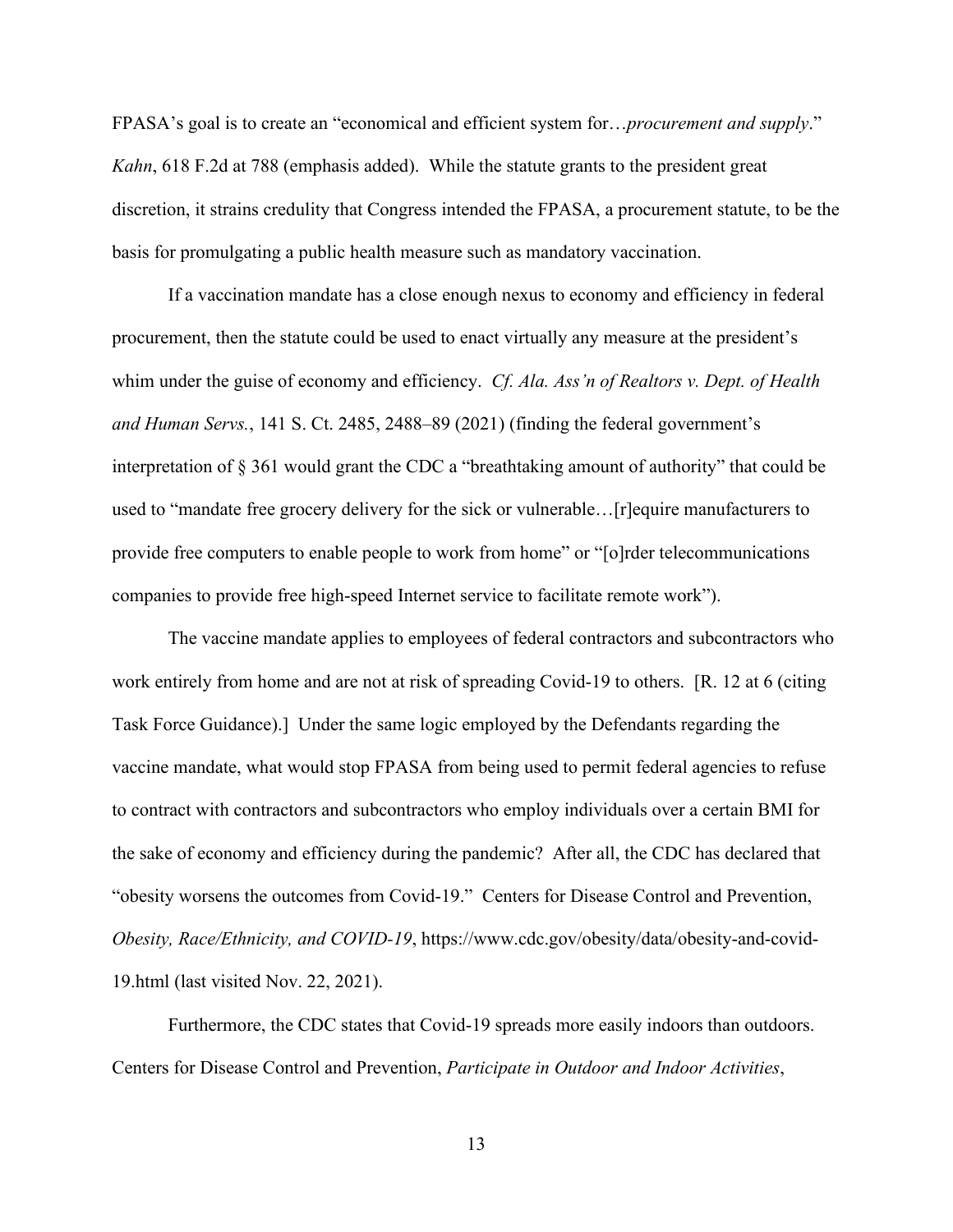https://www.cdc.gov/coronavirus/2019-ncov/daily-life-coping/outdoor-activities.html (last visited Nov. 22, 2021). Why couldn't the federal government refuse to contract with contractors and subcontractors who work in crowded indoor office spaces or choose to engage in indoor activities where Covid-19 is more likely to spread?

Although Congress used its power to delegate procurement authority to the president to promote economy and efficiency federal contracting, this power has its limits. *Reich*, 74 F.3d at 1330. Furthermore, even for a good cause, including a cause that is intended to slow the spread of Covid-19, Defendants cannot go beyond the authority authorized by Congress. *See Ala. Ass'n of Realtors*, 141 S. Ct. at 2488–89; *see also Missouri v. Biden*, Case No. 4:21-cv-01329-MTS, at \*3–4 (E.D. Mo. Nov. 29, 2021) (holding that Congress must provide clear authorization if delegating the exercise of powers of "vast economic and political significance," if the authority would "significantly alter the balance between federal and state power," or if the "administrative interpretation of a statute invokes the outer limits of Congress' power"). Accordingly, the Court finds that the president exceeded his authority under the FPASA.

**a** 

There are several concerning statutory and constitutional implications from President Biden exceeding his authority under the FPASA. Three of particular concern are the Competition in Contracting Act, the nondelegation doctrine and concerns regarding federalism, and the Tenth Amendment.<sup>9</sup>

<sup>9</sup> The Plaintiffs also briefly argue that the vaccination mandate violates the Spending Clause. Plaintiffs cite to *Cutter v. Wilkenson* to argue that the government must "state all conditions on the receipt of federal funds 'unambiguously' so as to 'enabl[e] the states to exercise their choice knowingly." [R. 12 at 21 (citing 423 F.3d 579, 585 (6th Cir. 2005) (citing *South Dakota v. Dole*, 483 U.S. 203, 207 (1987)).] However, Plaintiffs fail to point to any support for the proposition that federal contract obligations are subject to the *Dole* clarity requirement. The Court is concerned, given that the Defendants in this case are "acting as patron rather than sovereign" that accepting the Plaintiffs' argument may turn simple budgetary imprecisions in federal procurement into matters of constitutional concern. [R. 27 at 33 (citing *Nat'l Endowment for the Arts v. Finley*, 524 U.S. 569, 589 (1998)).] At this early stage in the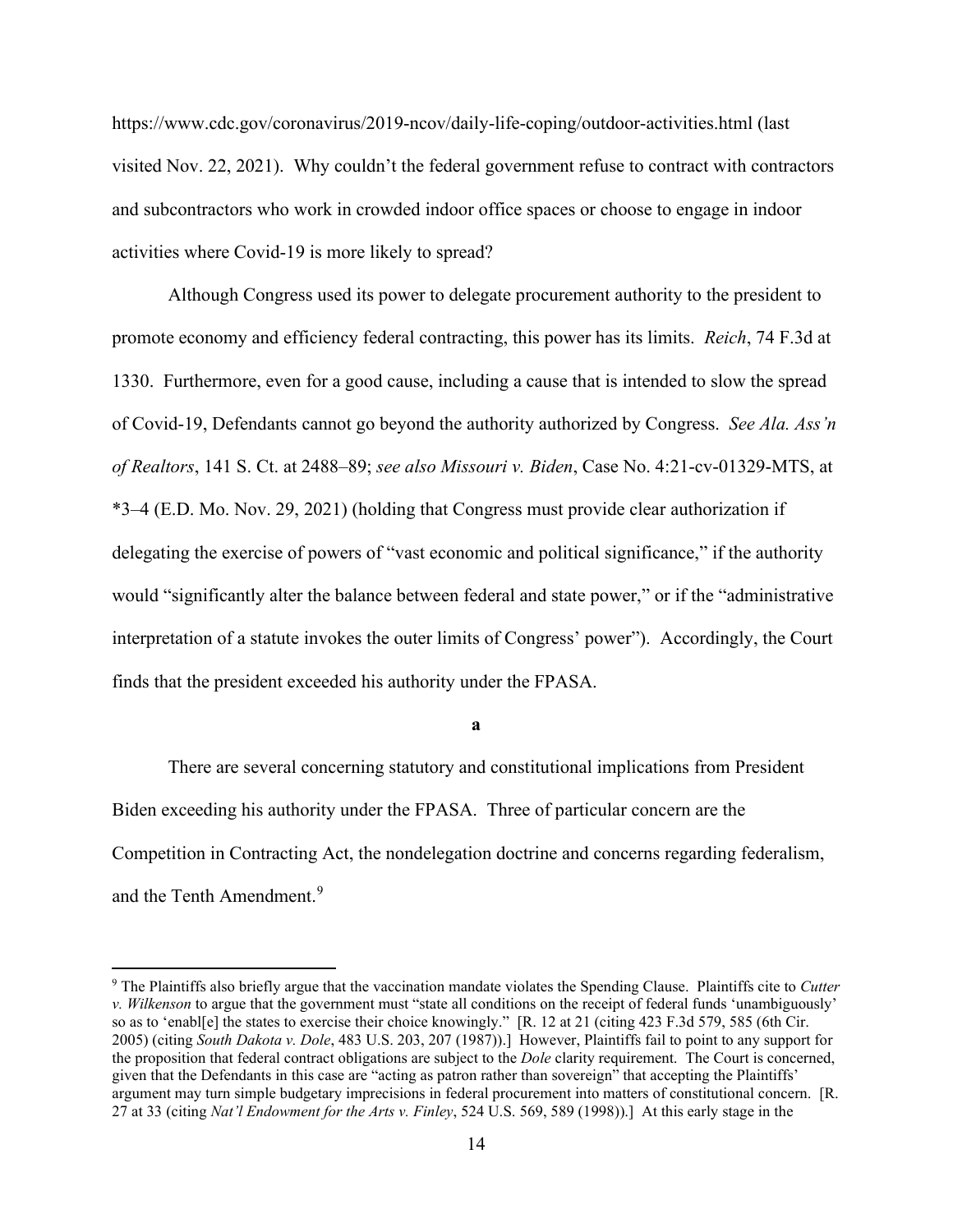Plaintiffs argue that President Biden exceeded his authority under the Competition in Contracting Act. [R. 12 at 16.] Pursuant to 41 U.S.C.  $\S 3301(a)(1)$ , federal agencies must provide "full and open competition through the use of competitive procedures" in procurement. Plaintiffs argue that the vaccine mandate violates § 3301. *Id.* Defendants argue that just because a requirement may exclude certain contractors from bidding on certain jobs, that does not mean that the requirement runs afoul of the Competition in Contracting Act. [R. 27 at 24 (citing *Nat'l Gov't Servs, Inc. v. United States*, 923 F.3d 977, 985 (Fed. Cir. 2019)).]

However, *National Government Services* supports the Plaintiff's position. In *National Government Services*, the Federal Circuit determined that a contract award limit placed on contractors by Centers for Medicare and Medicaid Services violated the Competition in Contracting Act because it failed to provide for full and open competition, which the Act requires. 923 F.3d at 990. The court held that "the Award Limitations Policy precludes full and open competition by effectively excluding an offeror from winning an award, even if that offeror represents the best value to the government." *Id.* Here, Defendants may run into the same problem: contractors who "represent[] the best value to the government" but choose not to follow the vaccine mandate would be precluded from effectively competing for government contracts. *Id.* 

Defendants cannot preclude full and open competition pursuant to the Competition in Contracting Act, and Defendants have not demonstrated that they followed "the congressionally designed procedure for" excluding unvaccinated contractors and subcontractors from government contracts. *Id.* Accordingly, at this early stage in the litigation, the Court finds that this argument favors the Plaintiffs.

litigation, and on the record before the Court, the Court does not find that Plaintiffs are likely to succeed on the merits as to this claim.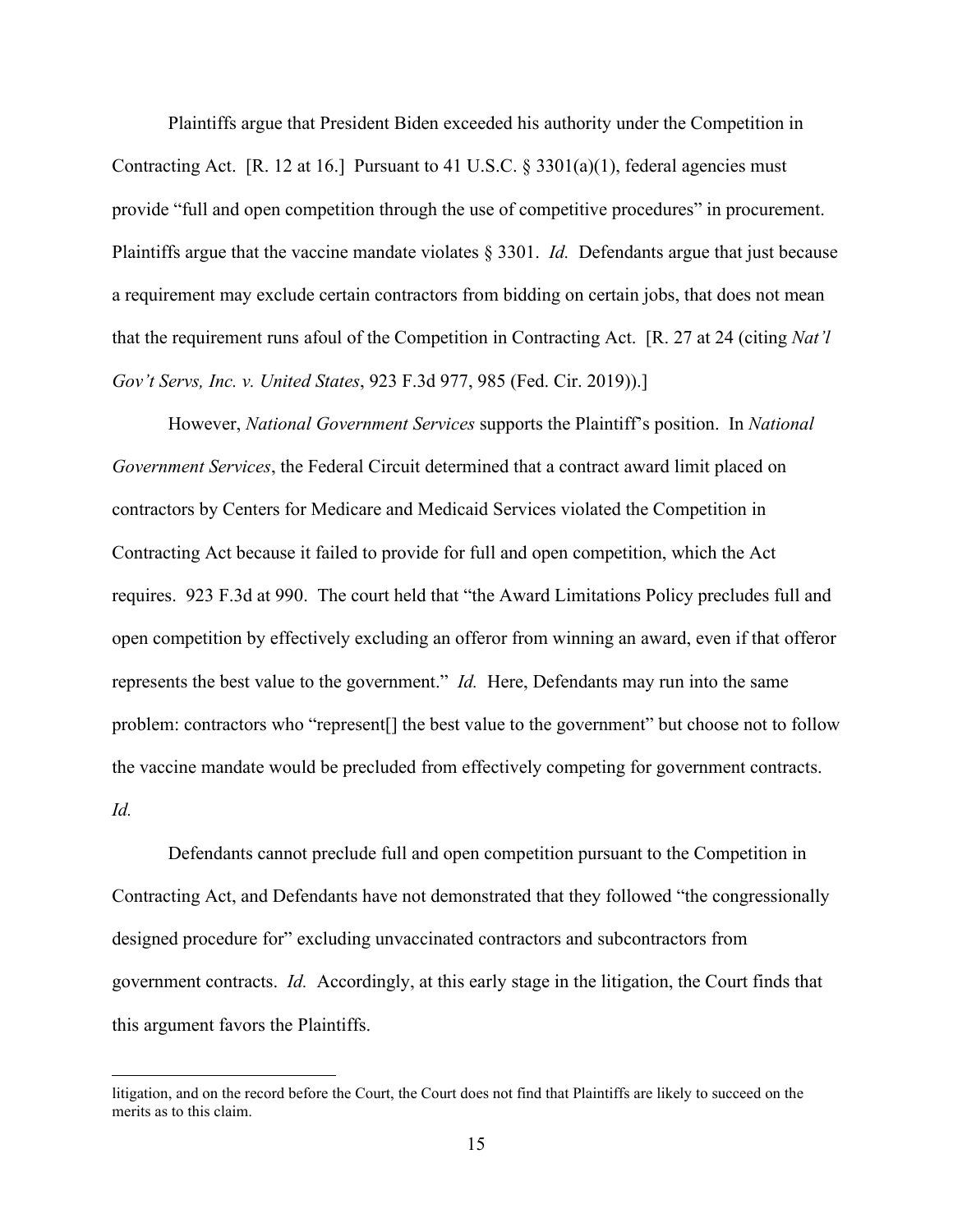The Constitution provides that "[a]ll legislative Powers herein granted shall be vested in a Congress of the United States, which shall consist of a Senate and House of Representatives." U.S. Const. art. I § 1. "The nondelegation doctrine bars Congress from transferring its legislative power to another branch of Government." *Gundy v. United States*, 139 S. Ct. 2116, 2121 (2019). Therefore, under the nondelegation doctrine, Congress may not "delegate legislative power to the President to exercise an unfettered discretion to make whatever laws he thinks may be needed or advisable." *A.L.A. Schechter Poultry Corp. v. United States*, 295 U.S. 495, 537–38 (1935). In the nondelegation doctrine context, "[t]he constitutional question is whether Congress has supplied an intelligible principle to guide the delegee's use of discretion." *Gundy*, 139 S. Ct. at 2123. Here, Plaintiffs argue that FPASA "lacks any intelligible principle if interpreted so loosely as to bless the Administration's practices here." [R. 12 at 22.] Plaintiffs argue that mandating vaccination for millions of federal contractors and subcontractors is a decision that should be left to Congress (or, more appropriately, the States) and is a public health regulation as opposed to a measure aimed at providing an economical and efficient procurement system. *Id.* at 22–23. Defendants respond that the "Procurement Act's delegation of authority fits comfortably within the bounds of constitutionally permissible delegations," particularly given the leniency of the "intelligible principle" standard. [R. 27 at 35.]

It would be reasonable to assume that a vaccine mandate would be more appropriate in the context of an emergency standard promulgated by OSHA. After all, OSHA was created "to ensure safe and healthful working conditions for workers by setting and enforcing standards and by providing training, outreach, education and assistance." Occupational Safety and Health Administration, *About OSHA*, https://www.osha.gov/aboutosha (last visited Nov. 23, 2021). On

**b**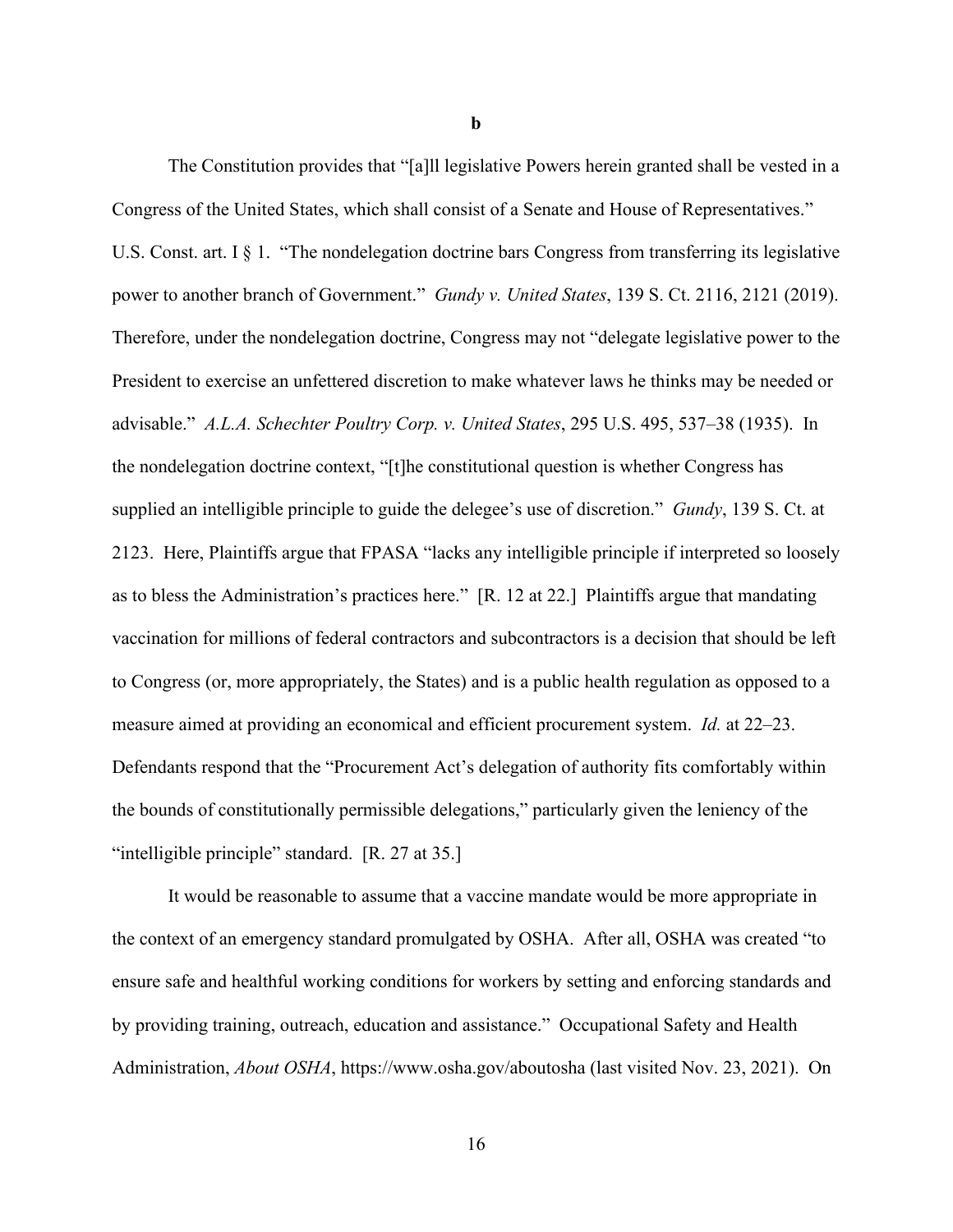November 5, 2021, OSHA promulgated a vaccine mandating requiring all employers with 100 or more employees to "develop, implement, and enforce a mandatory COVID-19 vaccination policy." 86 Fed. Reg. 61,402,61,402. However, the Fifth Circuit recently found that the "Occupational Safety and Health Act, which created OSHA," could not be used under the nondelegation doctrine to "make sweeping pronouncements on matters of public health affecting every member of society in the profoundest of ways." *BST Holdings, LLC v. OSHA*, --- F.4th ----, 2021 WL 5279381, at \*3 (5th Cir. Nov. 12, 2021). If OSHA promulgating a vaccine mandate runs afoul of the nondelegation doctrine, the Court has serious concerns about the FPASA, which is a procurement statute, being used to promulgate a vaccine mandate for all federal contractors and subcontractors.10

Admittedly, the OSHA vaccine mandate at issue in *BST Holdings* and the vaccine mandate in this case differ in significant ways. First, of course, the purposes and effects of the two statutes are markedly different. The Occupational Safety and Health Act created OSHA, which is a governmental agency responsible for overseeing workplace safety in the United States. *See* Occupational Safety and Health Administration, *About OSHA*. The FPASA, on the other hand, was enacted to create an "economical and efficient system for…procurement and supply." *Kahn*, 618 F.2d at 788.

Second, the scope and impact of the two vaccine mandates are different. The OSHA vaccine mandate applied to all companies in the United States with one hundred or more employees. *BST Holdings, LLC*, 2021 WL 5279381, at \*1. The OSHA mandate would have

<sup>10</sup> Following the Fifth Circuit's stay issued on November 6 and extended on November 12, the Sixth Circuit was chosen by random multi-circuit lottery to decide the outcome of OSHA's Emergency Temporary Standard requiring Covid-19 vaccination or weekly testing. Andrea Hsu, *6th Circuit Court 'wins' lottery to hear lawsuits against Biden's vaccine rule*, NPR (Nov. 16, 2021), https://www npr.org/2021/11/16/1056121842/biden-lawsuit-oshavaccine-mandate-court-lottery. That matter is currently pending before the Sixth Circuit. *See In re: MCP No. 165; OSHA Rule on Covid19 Vaccination and Testing, 86 Fed. Reg. 61402*, No. 21-7000.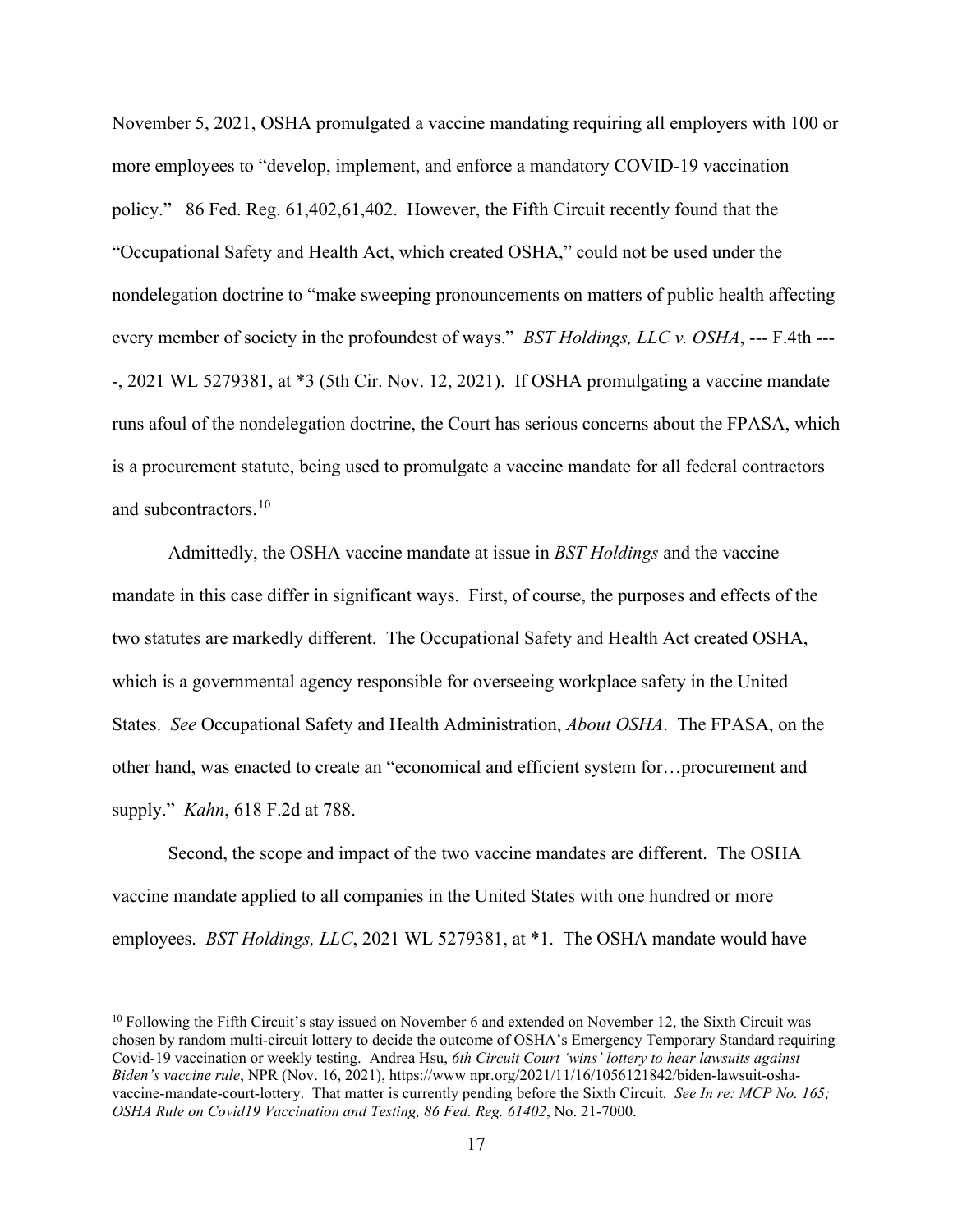forced all companies in the United States with one hundred or more employees to comply with the mandate or pay a fine. *Id.* Here, however, contractors and subcontractors are free to choose whether they want to bid for federal government contracts. Only if a contractor or subcontractor chooses to contract with the federal government will they be required to abide by the vaccine mandate. Therefore, the federal government is not forcing the vaccine mandate on contractors writ large, only contractors and subcontractors who choose, moving forward, to contract with the federal government.

Third, although *BST Holdings* concerned the imposition of a vaccine mandate on private businesses, the vaccine mandate in this case concerns the federal government acting as a business entity in its own interest. Generally, the federal government, as a business entity, is free to "determine those with whom it will deal, and to fix the terms and conditions upon which it will make needed purchases." *Perkins v. Lukens Steel Co.*, 310 U.S. 113, 127 (1940).

Notwithstanding these differences, however, one thing is clear in both cases: neither OSHA nor the executive branch is permitted to exercise statutory authority it does not have. *Cf. Ala. Ass'n of Realtors*, 141 S. Ct. at 2489 ("We expect Congress to speak clearly when authorizing an agency to exercise powers of vast economic and political significance."); *Kahn*, 618 F.2d at 811 (MacKinnon, J., dissenting) ("Mere proximity may count in horseshoes and dancing, but adherence to congressionally-prescribed standards is required for valid lawmaking by executive officers."). In this case, the FPASA was enacted to promote an economical and efficient procurement system, and the Defendants cannot point to a single instance when the statute has been used to promulgate such a wide and sweeping public health regulation as mandatory vaccination for all federal contractors and subcontractors.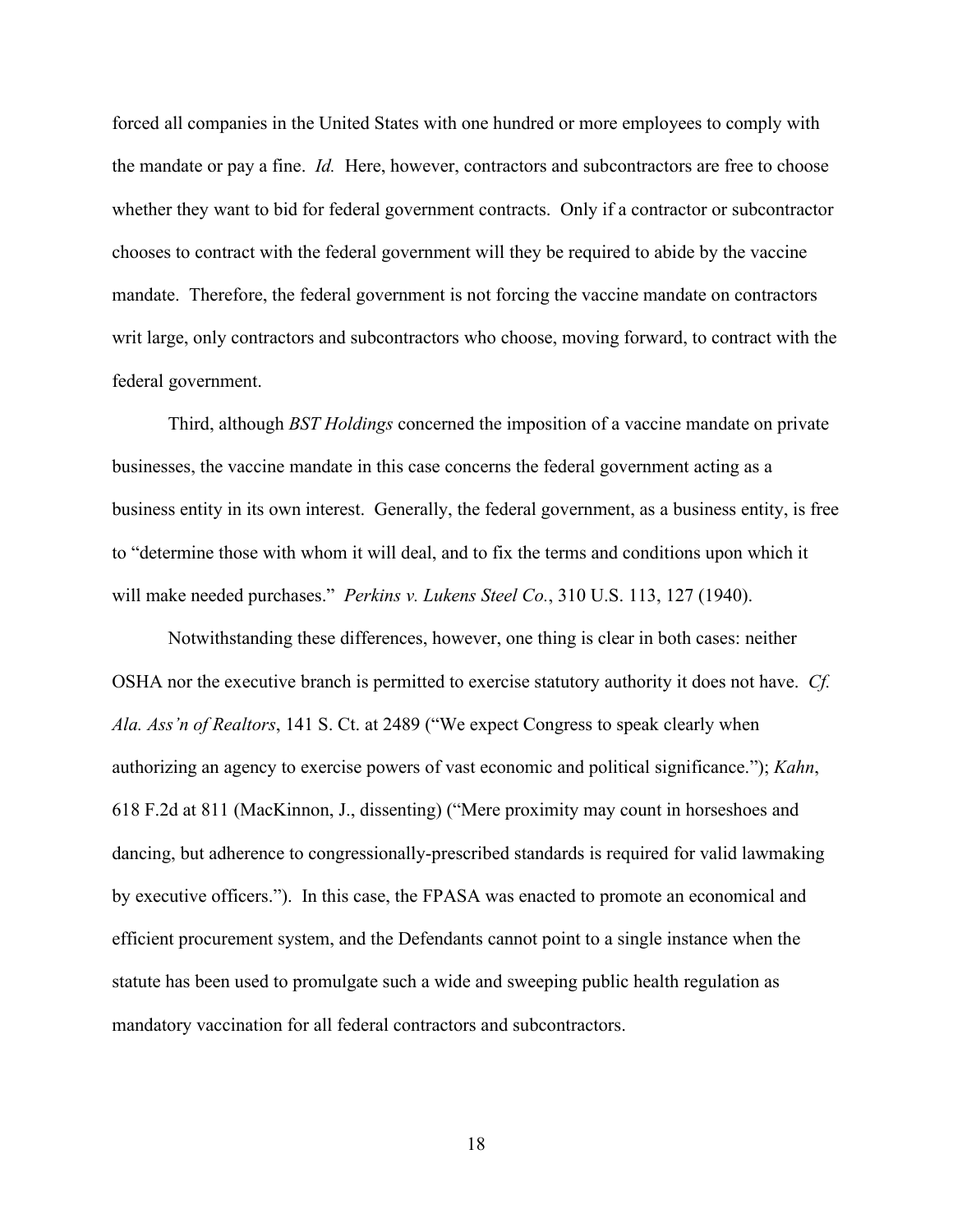It is true that only twice in American history, both in 1935, has the Supreme Court found Congressional delegation excessive. *See A.L.A. Schechter Poultry Corp.*, 295 U.S. 495; *Panama Refining Co. v. Ryan*, 293 U.S. 388 (1935). The Court believes that today's holding is consistent with prior nondelegation doctrine precedent. However, because cases analyzing the contours of the nondelegation doctrine are scarce, it may be useful for appellate courts to further develop the contours of the nondelegation doctrine, particularly in light of the pandemic. *See Gundy*, 139 S. Ct. at 2131 (Alito, J., concurring) ("If a majority of this Court were willing to reconsider the approach we have taken for the past 84 years, I would support that effort.").

**c** 

The Court is also concerned that the vaccine mandate intrudes on an area that is traditionally reserved to the States. This principle, which is enshrined in the Tenth Amendment of the Constitution, states that the "powers not delegated to the United States by the Constitution, nor prohibited by it to the States, are reserved to the States respectively, or to the people."<sup>11</sup> U.S. Const. amend. X. Generally, "[t]he regulation of health and safety matters is primarily and historically, a matter of local concern." *Hillsborough Cnty., Fla. v. Automated Med. Labs., Inc.*, 471 U.S. 707, 719 (1985); *see also South Bay Pentecostal Church v. Newsom*, 140 S. Ct. 1613, 1613 (2020) (Roberts, C.J., concurring). Plaintiffs argue that the federal government "has no general police power, and nothing in the Constitution gives the federal government the power it seeks here." [R. 12 at 20.] In response, Defendants argue that the FPASA is a "validly enacted

<sup>11</sup> *See* Thomas Jefferson Letter to George Washington, Feb. 15, 1791, Opinion on Bill for Establishing a National Bank ("I consider the foundation of the Constitution as laid on this ground that 'all powers not delegated to the U.S. by the Constitution, not prohibited by it to the states, are reserved to the states or to the people' ... To take a single step beyond the boundaries thus specially drawn around the powers of Congress, is to take possession of a boundless field of power, no longer susceptible of any definition.").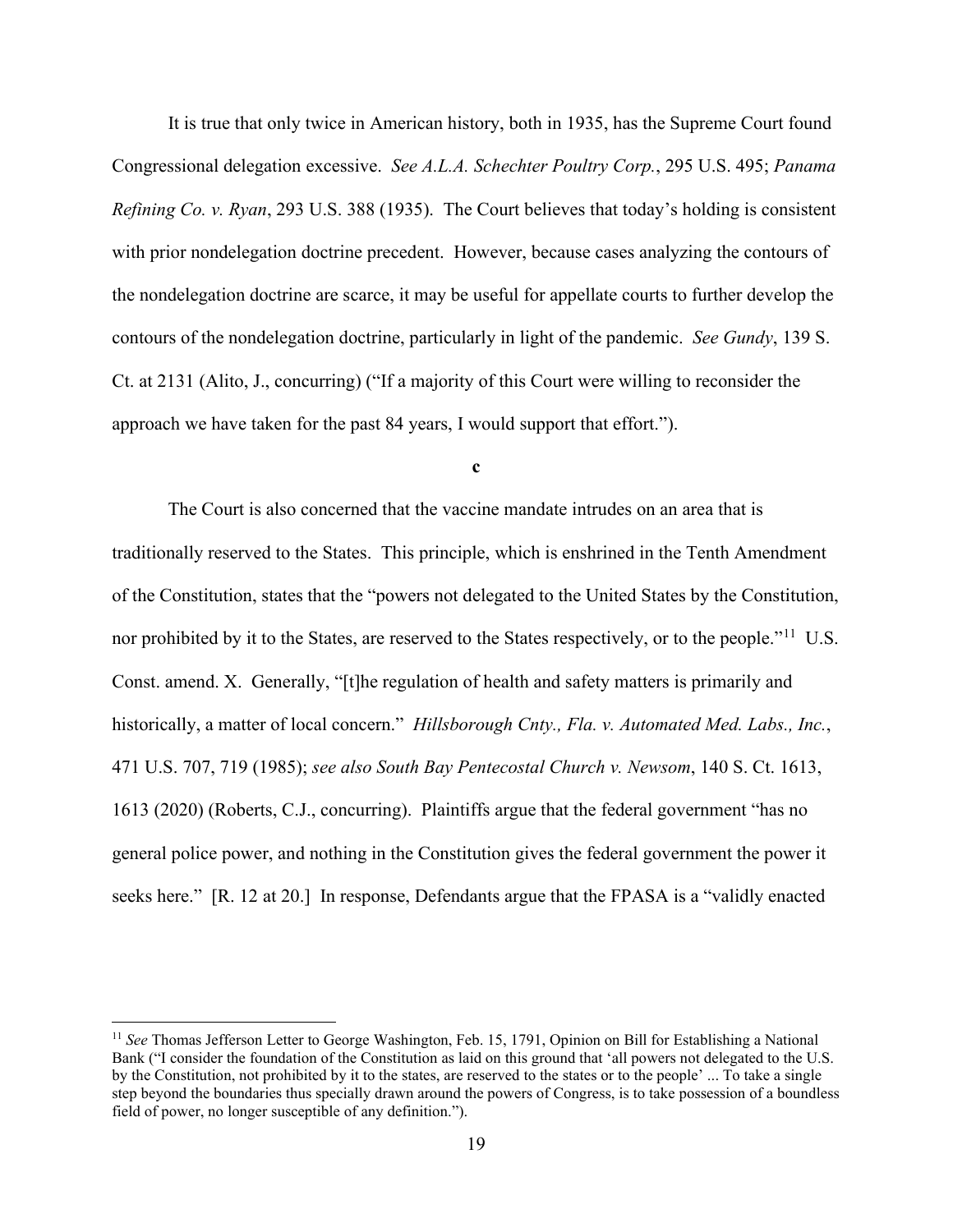[statute] under one of Congress's enumerated powers, and the Executive Branch [is exercising] authority lawfully delegated under that statute."<sup>12</sup> [R. 27 at 31.]

 The Fifth Circuit recently addressed federalism concerns in a similar governmentally imposed vaccine mandate context:

[T]he Mandate likely exceeds the federal government's authority under the Commerce Clause because it regulates noneconomic inactivity that falls squarely within the States' police power. A person's choice to remain unvaccinated and forgo regular testing is noneconomic inactivity. And to mandate that a person receive a vaccine or undergo testing falls squarely within the States' police power…The Commerce Clause power may be expansive, but it does not grant Congress the power to regulate noneconomic inactivity traditionally within the States' police power. In sum, the Mandate would far exceed current constitutional authority.

*BST Holdings, LLC*, 2021 WL 5279381, at \*7 (citations omitted). The Court finds *BST Holdings* 

to be persuasive. On the record currently before the Court, there is a serious concern that

Defendants have stepped into an area traditionally reserved to the States, and this provides an

additional reason to temporarily enjoin the vaccine mandate.

### **2**

The next issue is whether the relevant agencies in this case followed the proper administrative procedures. Plaintiffs argue that (1) the Defendants issued the FAR Council Guidance and OMB Determination in violation of the procedure required by law; and (2) the agencies' actions were "arbitrary and capricious." [R. 12 at 10, 17.]

 $12$  Defendants also argue that the doctrine of intergovernmental immunity applies here, arguing that "federal" contractors are treated the same as the federal government itself." [R. 27 at 32 (citing *United States v. Cal.*, 921 F.3d 865, 882 n.7 (9th Cir. 2019)).] However, as Plaintiffs point out, intergovernmental immunity is not relevant to this lawsuit because "Plaintiffs are not suing federal contractors for violations of state law," but are instead suing the federal government as, at least in part, federal contractors. [R. 32 at 18.]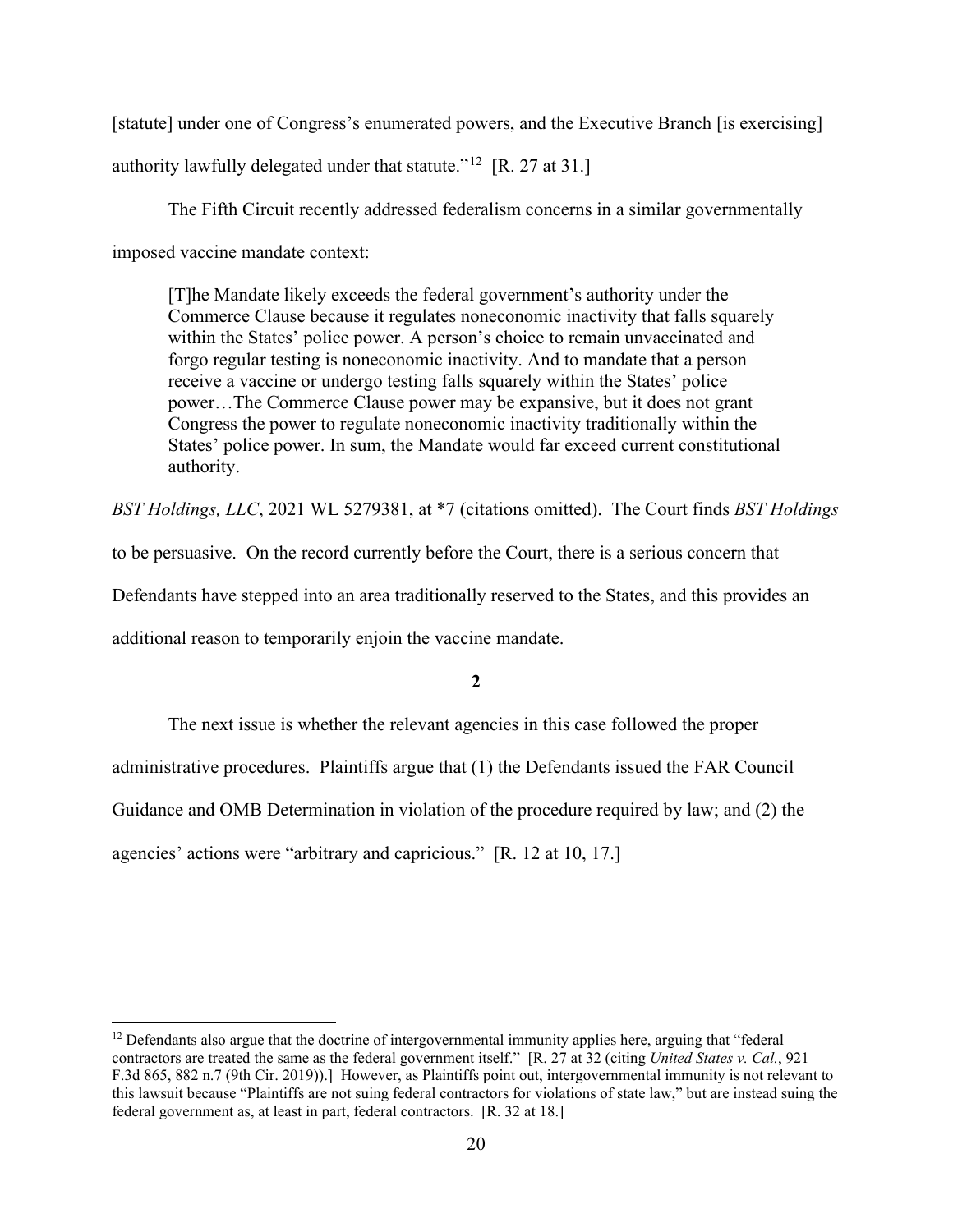The Administrative Procedure Act (APA) requires a reviewing court to "hold unlawful and set aside agency action, findings, and conclusions found to be…without observance of procedure required by law." 5 U.S.C. § 706(2)(D). Specifically, Plaintiffs argue that 41 U.S.C. § 1707(a) requires procurement policies, regulations, procedures, or forms to be published in the Federal Register for sixty days before it can take effect, which Plaintiffs state Defendants failed to do with regards to the FAR Council Guidance and OMB Determination.<sup>13</sup> In response, Defendants argue that the FAR Council Guidance is not final agency action or subject to review under § 1707. [R. 27 at 29.] Furthermore, Defendants argue that the OMB Determination is not reviewable under § 1707, and even if it were reviewable, the OMB Determination satisfies § 1707's procedural requirements. *Id.* at 25. Although the procedural path taken by the agencies was, at times, inartful and a bit clumsy, the Court finds based on the record before it that the Defendants likely followed the procedures required by statute.

First, FAR Council Guidance is not subject to judicial review pursuant to the APA because the Guidance does not constitute final agency action. *See Spear*, 520 U.S. at 178 (finding that final agency action is action that marks "the consummation of the agency's decisionmaking process," and "by which rights or obligations have been determined, or from which legal consequences will flow"). Here, as Defendants correctly argue, Executive Order 14042 instructed the FAR Council to "take *initial* steps to implement" the contract clause. 86 Fed. Reg. 50,985–88 (Sept. 9, 2021) (emphasis added). Therefore, the FAR Council Guidance is not final agency action and is therefore not subject to judicial review under the APA.

<sup>&</sup>lt;sup>13</sup> Plaintiffs also invoke 5 U.S.C. § 553 but focus on § 1707 "because it is more stringent." [R. 12 at 11.]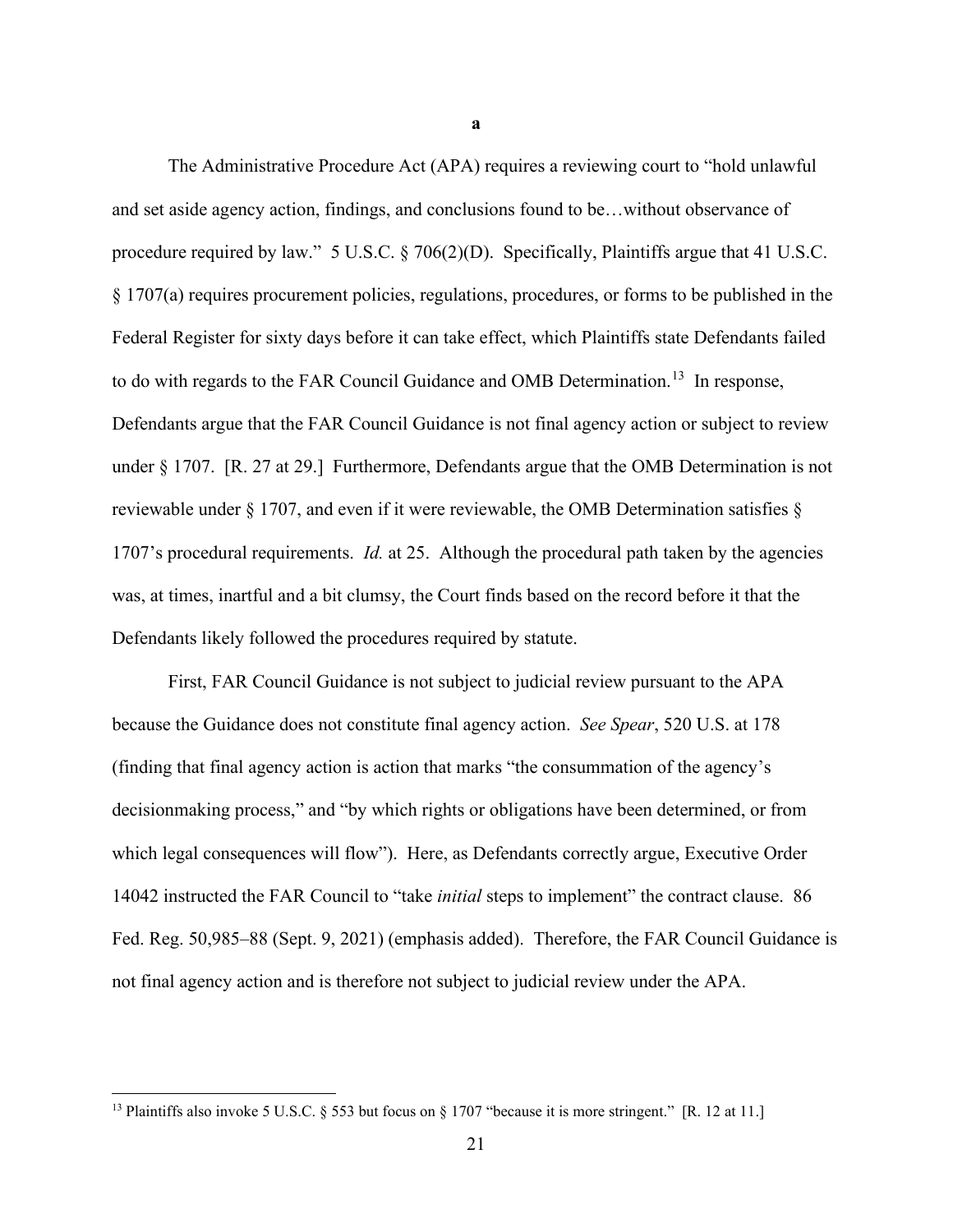Furthermore, § 1707 does not apply to the FAR Council Guidance because it constitutes nonbinding guidance that does not rise to the level of a "procurement policy, regulation, procedure, or form." § 1707. The purpose of the FAR Council Guidance was to "support agencies in meeting the applicability requirements and deadlines set forth in" the executive order, and to encourage agencies to "exercise their authority" in helping contractors and subcontractors insert deviation clauses into their contracts. FAR Council Guidance. Therefore, the Court finds that Plaintiffs' challenge of Defendants' FAR Council Guidance is not likely to succeed on the merits.

The OMB Determination is a bit more complicated. Plaintiffs filed their Motion for a Preliminary Injunction and argued that the OMB Determination failed to "adhere to the process mandated by law." [R. 12 at 12.] However, on November 16, eight days after Plaintiffs filed their motion, the OMB Director rescinded its original Determination and issued a new Determination. 86 Fed. Reg. 63418. In addition to revoking the prior Determination, the OMB Director's new Determination also provided more robust support for the proposition that the vaccine mandate will promote economy and efficiency in government contracting, provided covered contractors more time to comply with the vaccine mandate, and invoked  $\S 1707$  "to the extent that…1707 is applicable." *Id.* 

Defendants first argue that § 1707 does not apply to the OMB determination because that section "does not apply to exercises of Presidential authority like the OMB Determination" in this case. [R. 27 at 25.] However, the D.C. Circuit squarely rejected this argument in *Reich*. There, the Court stated:

That the "executive's" action here is essentially that of the President does not insulate the entire executive branch from judicial review. We think it is now well established that "[r]eview of the legality of Presidential action can ordinarily be obtained in a suit seeking to enjoin the officers who attempt to enforce the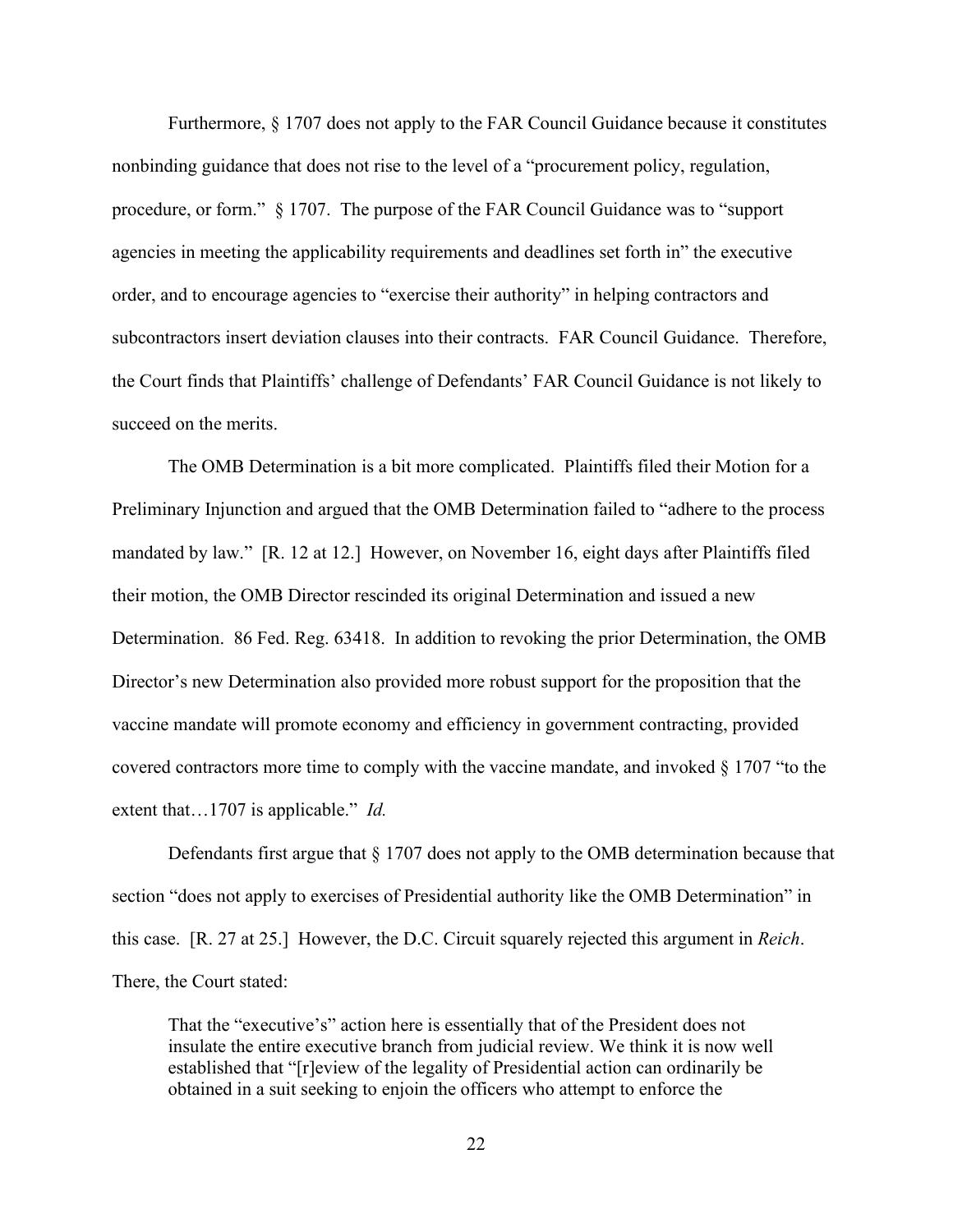President's directive." *Franklin*, 505 U.S. at 815, 112 S.Ct. at 2790 (Scalia, J., concurring in part and concurring in the judgment). Even if the Secretary were acting at the behest of the President, this "does not leave the courts without power to review the legality [of the action], for courts have power to compel subordinate executive officials to disobey illegal Presidential commands."

*Reich*, 74 F.3d at 1328. The Court further explained that "if [a] federal officer, against whom injunctive relief is sought, allegedly acted in excess of his legal authority, sovereign immunity does not bar a suit." *Id.* at 1329. The Court finds *Reich* to be persuasive. *Reich* also involved a challenge to an executive order promulgated under FPASA. *Id.* at 1324. Therefore, the Court finds that review of the OMB Determination is appropriate in this case.

However, judicial review is not fatal to the OMB Determination. From the outset, the Court notes that Plaintiff's arguments pertaining to the September 24 OMB Determination were rendered moot by the promulgation of the new OMB Determination on November 16. *See Akiachak Native Community v. U.S. Dep't of Interior*, 827 F.3d 100, 113 (D.C. Cir. 2016) (collecting cases demonstrating that it is an "uncontroversial and well-settled principle of law" that "when an agency has rescinded and replaced a challenged regulation, litigation over the legality of the original regulation becomes moot"). Furthermore, Plaintiffs argued that the OMB Director failed to either permit notice and comment or invoke § 1707(d)'s waiver of notice and comment. [R. 12 at 11–12.] While this was true of the OMB Director's initial Determination, the subsequent Determination included a thirty-day notice and comment period and invoked § 1707(d). 86 Fed. Reg. 63423.

Plaintiffs argue that the OMB Director's invocation of  $\S 1707(d)$  in its subsequent Determination is "facially senseless" and irrational because the Determination simultaneously delayed the mandate compliance date and invoked the  $\S 1707(d)$  "urgent and compelling circumstances," exception. [R. 32 at 10–11.] Plaintiffs' argument is well taken, and further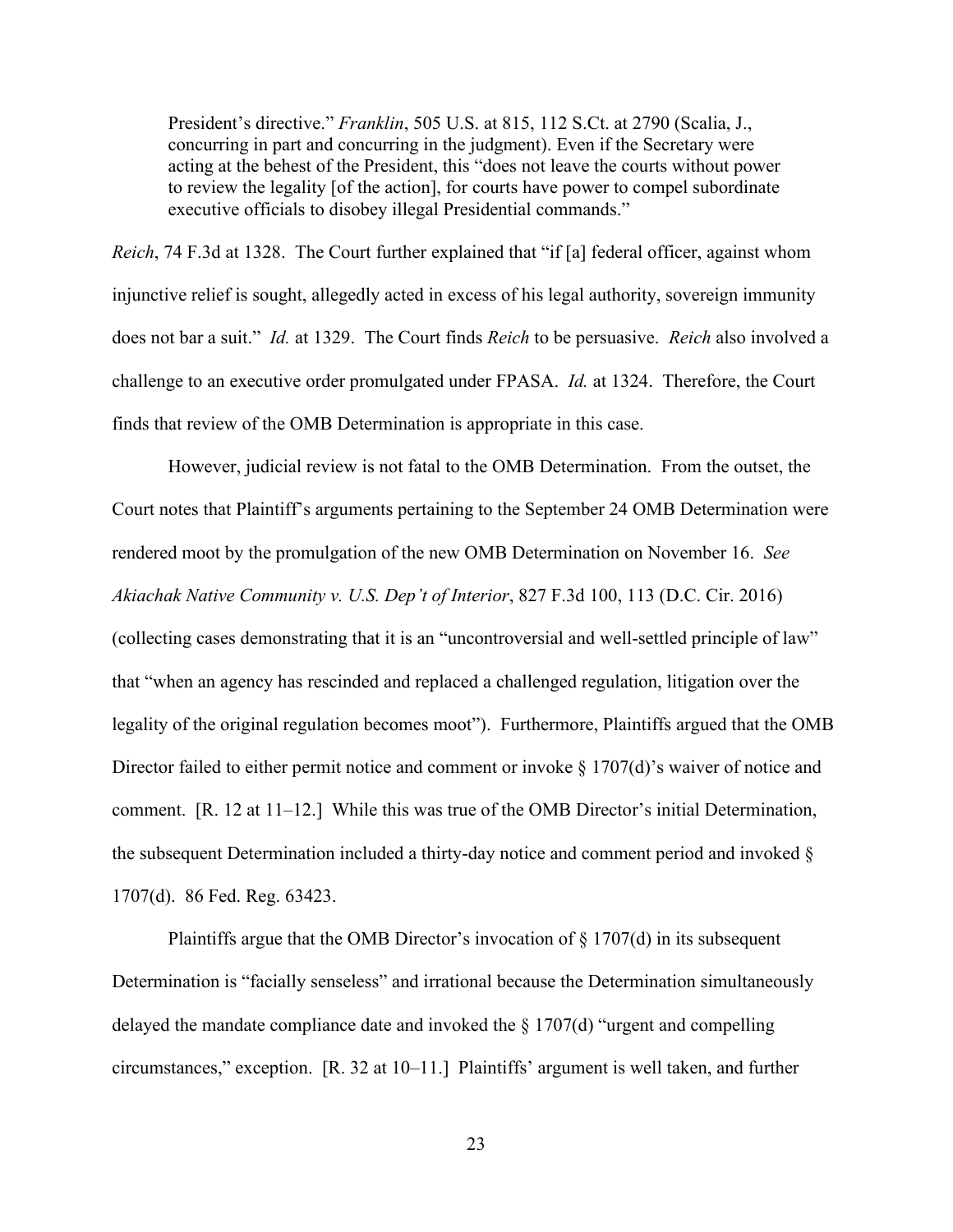review may demonstrate that the OMB Determination failed to follow the proper procedures. However, there is no evidence of bad faith on the part of the OMB Director, and Counsel for the Defendants explained during the hearing in this matter that the compliance date was delayed to benefit federal contractors and ensure that they would have sufficient time to comply with the mandate. Ultimately, based on the limited record, the Court finds that the FAR Council Guidance and subsequent OMB Determination in this matter did not run afoul of the proper administrative procedures.

**b** 

Plaintiffs also argue that the administration's actions in promulgating the vaccine mandate were arbitrary and capricious under the APA.<sup>14</sup> As the Supreme Court recently explained:

The APA's arbitrary-and-capricious standard requires that agency action be reasonable and reasonably explained. Judicial review under that standard is deferential, and a court may not substitute its own policy judgment for that of the agency. A court simply ensures that the agency has acted within a zone of reasonableness and, in particular, has reasonably considered the relevant issues and reasonably explained the decision.

*Fed. Commc'ns Comm'n v. Prometheus Radio Project*, 141 S. Ct. 1150, 1158 (2021).

First, Plaintiffs argue that the OMB Determination failed to explain how the vaccine mandate would "promote economy and efficiency in procurement." [R. 12 at 17.] Second, Plaintiffs argue that Defendants "failed to consider the possibility that their actions would cause a labor shortage." *Id.* at 18. Third, Plaintiff argue that the OMB Determination ignored "costs to the Plaintiffs." *Id.* Fourth, Plaintiffs argue that the OMB Determination failed to consider "lesser alternatives to a vaccine mandate." *Id.* And finally, Plaintiffs argue that the Task Force

<sup>&</sup>lt;sup>14</sup> Plaintiffs' arguments here pertain to both the FAR Council Guidance and OMB Determination. [R. 12 at 17–19.] However, because the Court found above that the FAR Council Guidance was not subject to review under the APA, the Court need only address Plaintiffs' arguments as they pertain to the OMB Determination.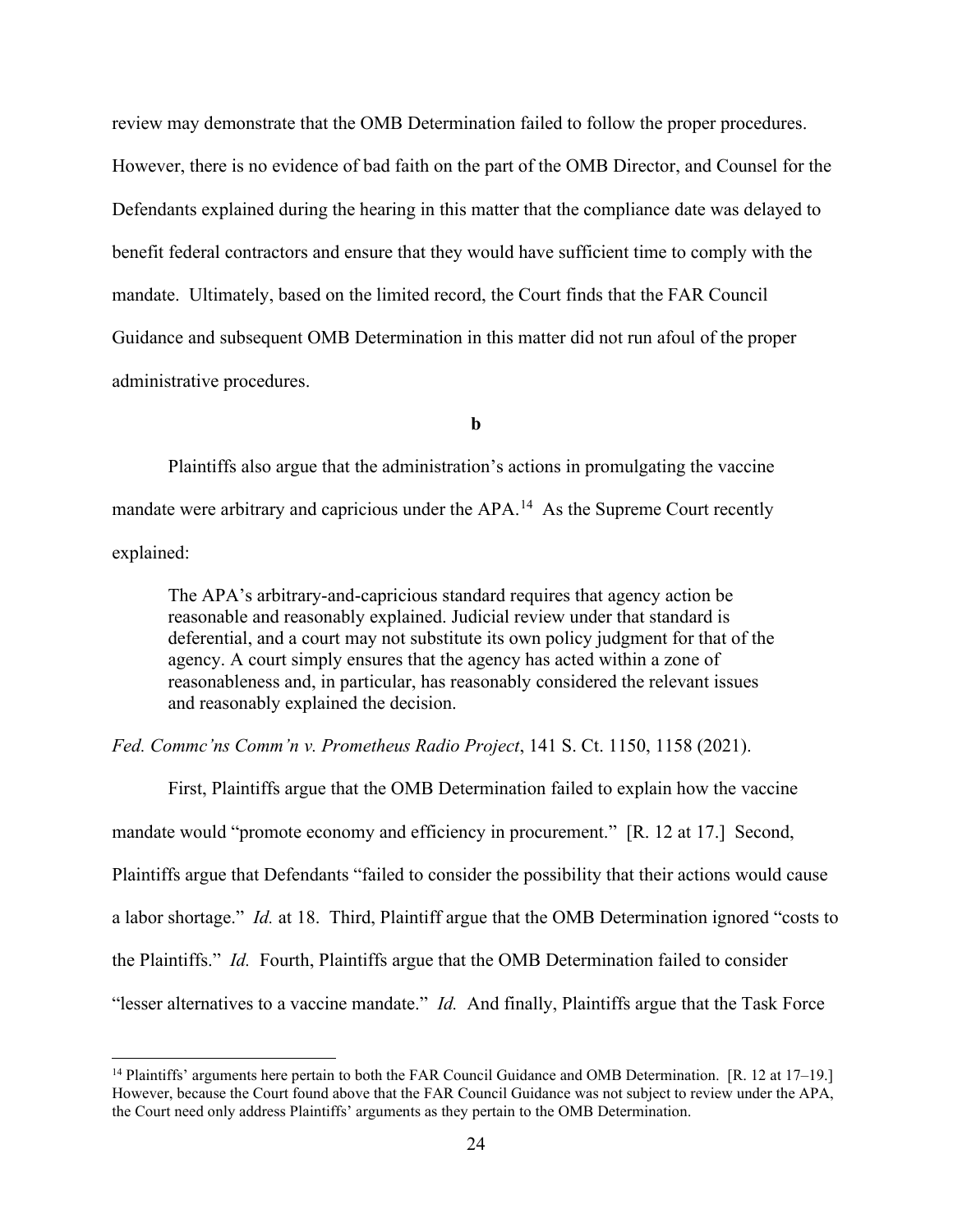Guidance and FAR Council Guidance concluding that the vaccine mandate would "improve procurement efficiency by reducing absenteeism and decreasing labor costs is blatantly pretextual." *Id.* at 19.

Plaintiffs' first argument primarily pertained to the OMB Director's first Determination, which, as explained above, is now moot. It is true that the first Determination only included a 210-word explanation for how the vaccine mandate would create contracting efficiencies. *See* OMB Determination, 86 Fed. Reg. at 53,691–92. But the subsequent Determination promulgated on November 16 included a more thorough and robust economy-and-efficiency analysis. *See* Fed. Reg. 86 63,421–23. Therefore, Plaintiffs' first argument fails.

Similar to Plaintiffs' first argument, the second are third arguments are more applicable to the OMB Director's first Determination than the second. In the OMB Director's second Determination, she specifically addressed potential effects on the labor force and costs of the vaccine mandate, finding that few employees will quit if faced with a vaccine mandate and that Covid-19 vaccination will reduce net costs. *Id.* at 63421–23. It is perfectly reasonable for the Plaintiffs to disagree with Defendants on this point. However, "[w]hen, as here, an agency is making predictive judgments about the likely economic effects of a rule, we are particularly loath to second-guess its analysis." *Newspaper Ass'n of Am. v. Postal Regul. Comm'n*, 734 F.3d 1208, 1216 (D.C. Cir. 2013).

The Court likewise rejects Plaintiffs' one-sentence argument that the OMB Director failed to consider lesser alternatives to a vaccine mandate. *See La Quinta Corp. v. Heartland Properties LLC*, 603 F.3d 327, 338 n.5 (6th Cir. 2010) (finding argument made without elaboration is waived); *see also In re Travel Agent Comm'n Antitrust Litig.*, 583 F.3d 896, 901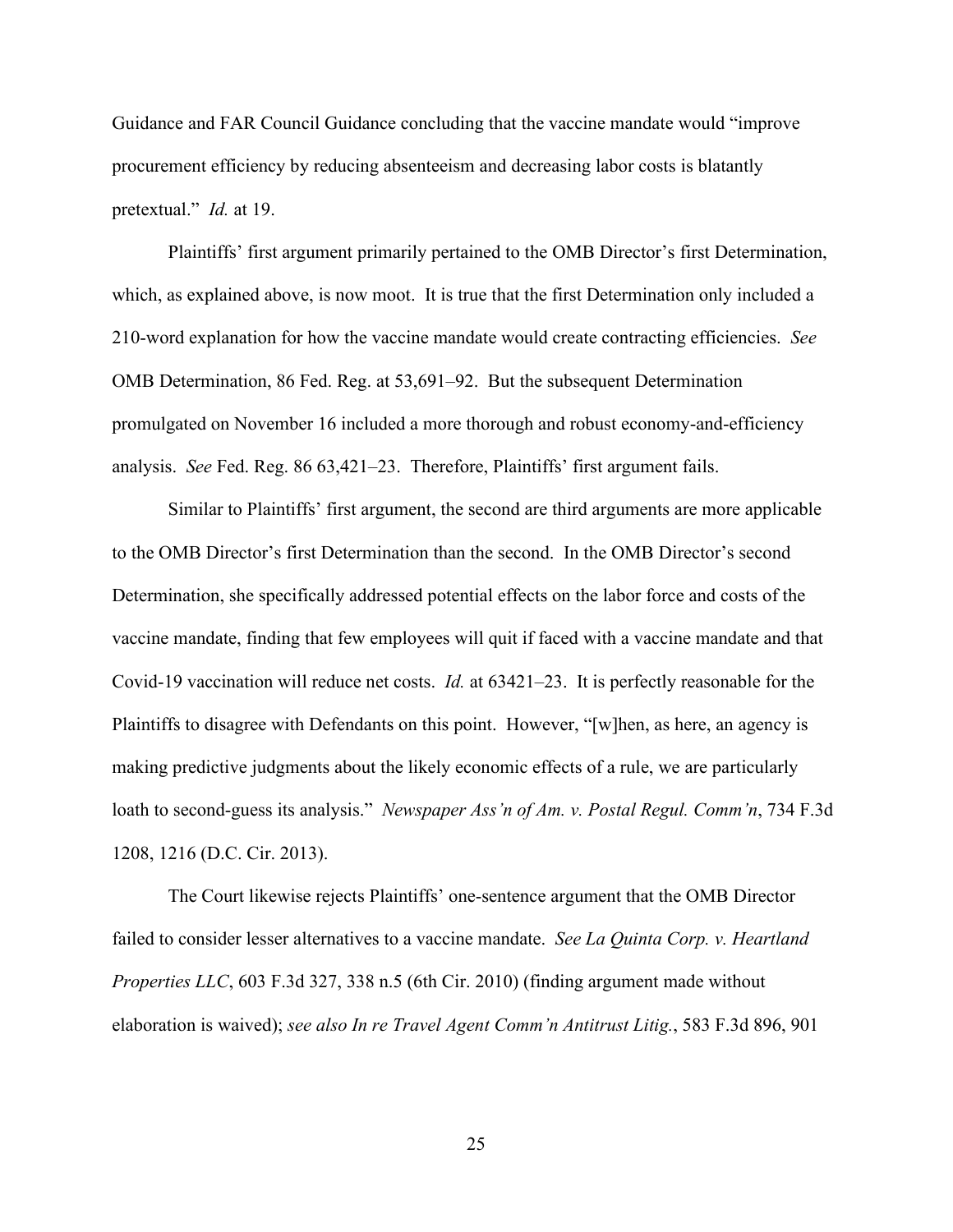(6th Cir. 2009) ("[I]ssues adverted to in a perfunctory manner, unaccompanied by some effort at developed argumentation, are deemed waived.").

Plaintiffs' final argument, that Defendants' finding that a vaccine mandate would improve procurement efficiency is pretextual, also fails. To support this argument, Plaintiffs argue that from the beginning, the President's statements demonstrate that this executive order and the vaccine mandate are an effort to get more people vaccinated. [R. 12 at 19.] However, the Court is "reluctant to consider the President's motivation in issuing the Executive Order." *Reich*, 74 F.3d at 1335. Furthermore, the subsequent OMB Determination provided ample support for the premise that a vaccine mandate will improve procurement efficiency. *See* 86 Fed. Reg. 63,421–23. Furthermore, "a court may not reject an agency's stated reasons for acting simply because the agency might also have had other unstated reasons." *Dep't of Com. v. New York*, 139 S. Ct. 2551, 2573 (2019). Accordingly, the Plaintiffs' arguments that the administration's actions were arbitrary and capricious fail.

### **3**

The Court finds, based on the limited record at this stage in the litigation, that Defendants have followed the appropriate procedural requirements in promulgating the vaccine mandate. However, because the Court also finds that the president exceeded his authority under the FPASA, and for the serious Constitutional concerns addressed above, the Court holds that Plaintiffs are likely to succeed on the merits as to their preliminary injunction. Furthermore, the Court finds that Plaintiffs are likely to suffer irreparable harm without preliminary relief and that preliminary relief is not contrary to the public interest.

Plaintiff agencies and contractors are now having to make tough choices about whether they will choose to comply with the vaccine mandate or lose out on future federal government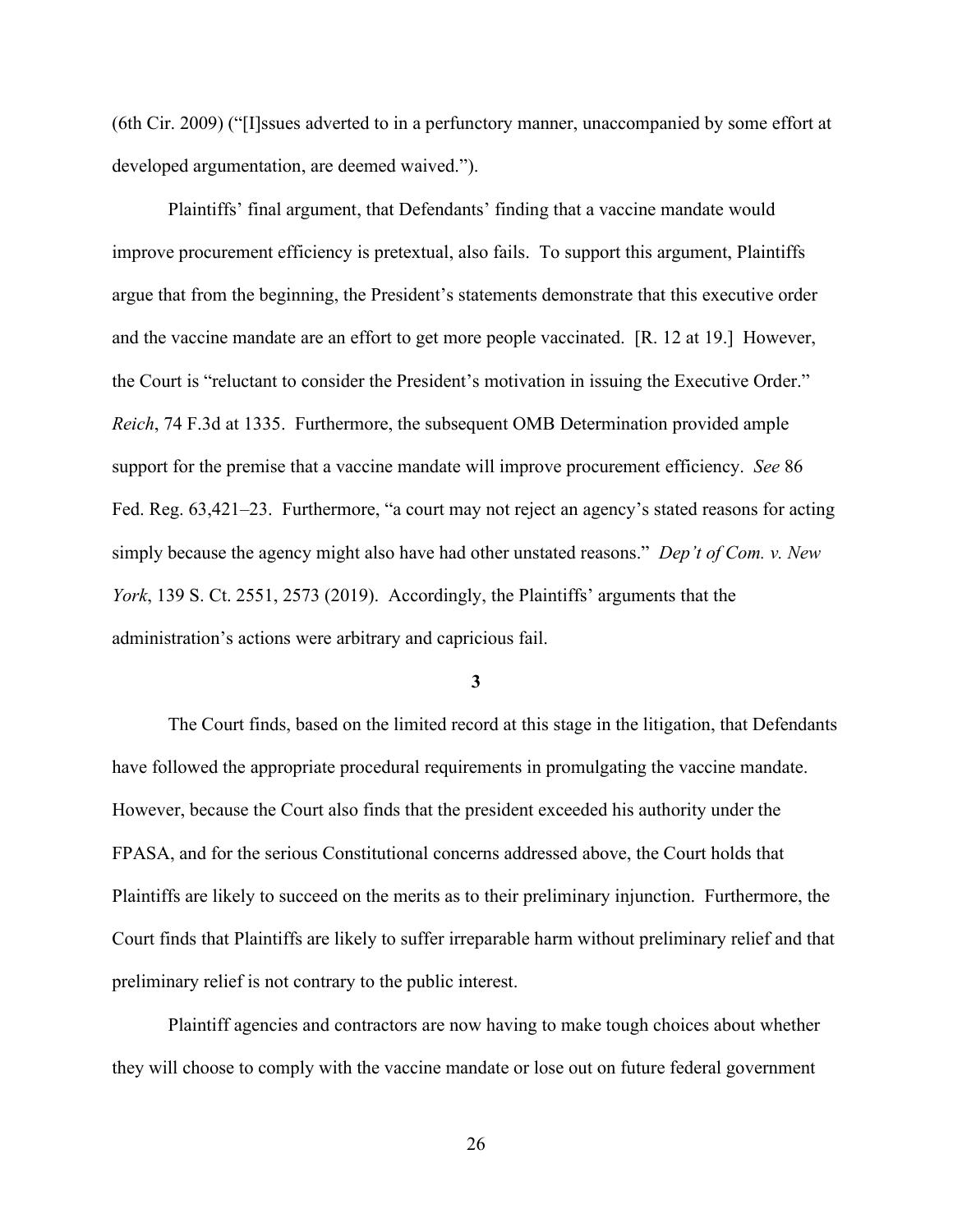contracts. For the individual Plaintiffs, "the loss of constitutional freedoms 'for even minimal periods of time…unquestionably constitutes irreparable injury.'" *BST Holdings, LLC*, 2021 WL 5279381, at \*8 (quoting *Elrod v. Burns*, 427 U.S. 347, 373 (1976)).

Furthermore, "complying with a regulation later held invalid almost *always* produces the irreparable harm of nonrecoverable compliance." *Id.* (citing *Texas v. EPA*, 829 F.3d 405, 433 (5th Cir. 2016)). And the States "have an interest in seeing their constitutionally reserved police power over public health policy defended from federal overreach." *Id.* Finally, "any abstract 'harm' a stay might cause…pales in comparison and importance to the harms the absence of a stay threatens to cause countless individuals and companies." *Id.* Therefore, Plaintiffs have satisfied the requisite preliminary injunction factors in this case.

## **C**

Lastly, the Court must consider the scope of its injunction. The Sixth Circuit has held that a "district court should limit the scope of [an] injunction to the conduct 'which has been found to have been pursued or is related to the proven unlawful conduct.'" *Howe v. City of Akron*, 801 F.3d 718, 753 (6th Cir. 2015) (quoting *E.E.O.C. v. Wilson Metal Casket Co.*, 24 F.3d 836, 842 (6th Cir. 1994)). The Defendants' actions affect Kentucky, Ohio, and Tennessee, as well as the additional two plaintiffs in this case. However, individuals in every state in the country are affected. While it is true that the evidence presented by the parties primarily relates to Kentucky, Ohio, and Tennessee, this Court's ruling rests on facts that are universally present in the federal government's dealings with contractors and subcontractors in all of the states. Consequently, this Court must consider the breadth of its injunction. Should it temporarily enjoin enforcement of the vaccine mandate for contractors and subcontractors as it relates to (1)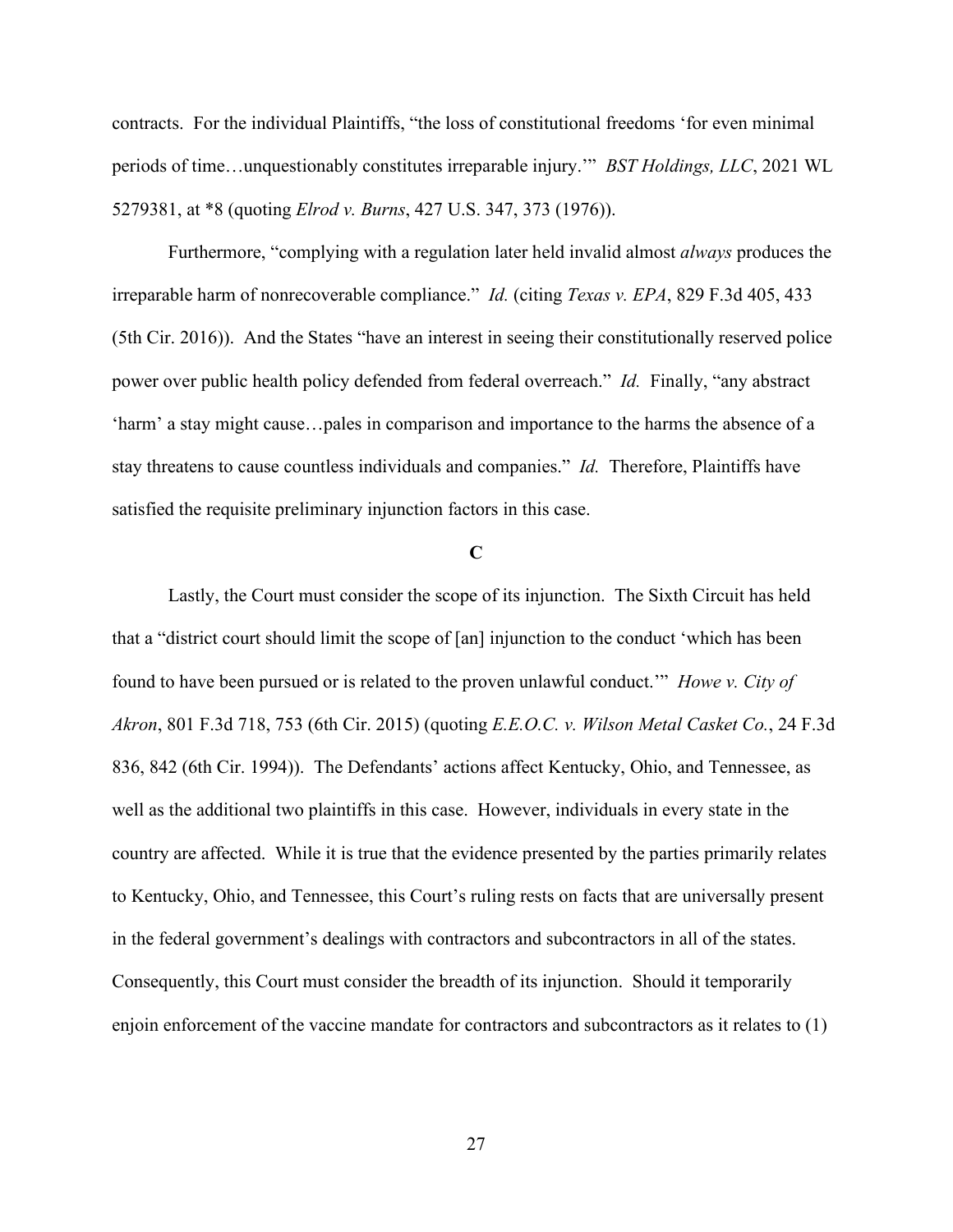the Eastern District of Kentucky (this Court's District); (2) Ohio, Tennessee, and Kentucky (the entities before the Court); or (3) all of the States (both parties and non-parties).

In *Trump v. Hawaii*, 138 S. Ct. 2392, 2424 (2018) (Thomas, J., concurring) Justice Thomas discussed the increasing frequency of "universal" or "nationwide injunctions." Justice Thomas expressed his skepticism of such injunctions, noting: (1) historical principles of equity in Article III courts; (2) the recency of nationwide injunctions; (3) and the properly limited role of district courts. *Id.* at 2425–29 ("[In the past, as] a general rule, American courts of equity did not provide relief beyond the parties to the case"). Justice Thomas found that the sweeping relief brought by nationwide injunctions likewise brings "forum shopping" and makes "every case a national emergency for the courts and the Executive Branch." *Id.* at 2425. Instead, district courts should allow legal questions to percolate through the federal court system. *Id.* Justice Gorsuch affirmed this notion in *Dep't of Homeland Sec. v. New York*, 140 S. Ct. 599, 600 (2020) (Gorsuch, J., concurring). Noting that "[e]quitable remedies, like remedies in general, are meant to redress the injuries sustained by a particular plaintiff in a particular lawsuit," Justice Gorsuch found that nationwide injunctions "raise serious questions about the scope of courts' equitable powers under Article III." *Id.* Not only are such injunctions impracticable, they "force judges into making rushed, high-stakes, low-information decisions." *Id.* Careful review by multiple district and circuit courts, on the other hand, allows the Supreme Court the benefit of thoughtful and, at times, competing outcomes. *Id.*

Although the debate over the proper scope of injunctions is ongoing, this Court believes that redressability in the present case is properly limited to the parties before the Court. Consequently, the scope of the permanent injunction shall apply to Kentucky, Ohio, Tennessee and the additional sheriff plaintiffs before the Court in equal force.